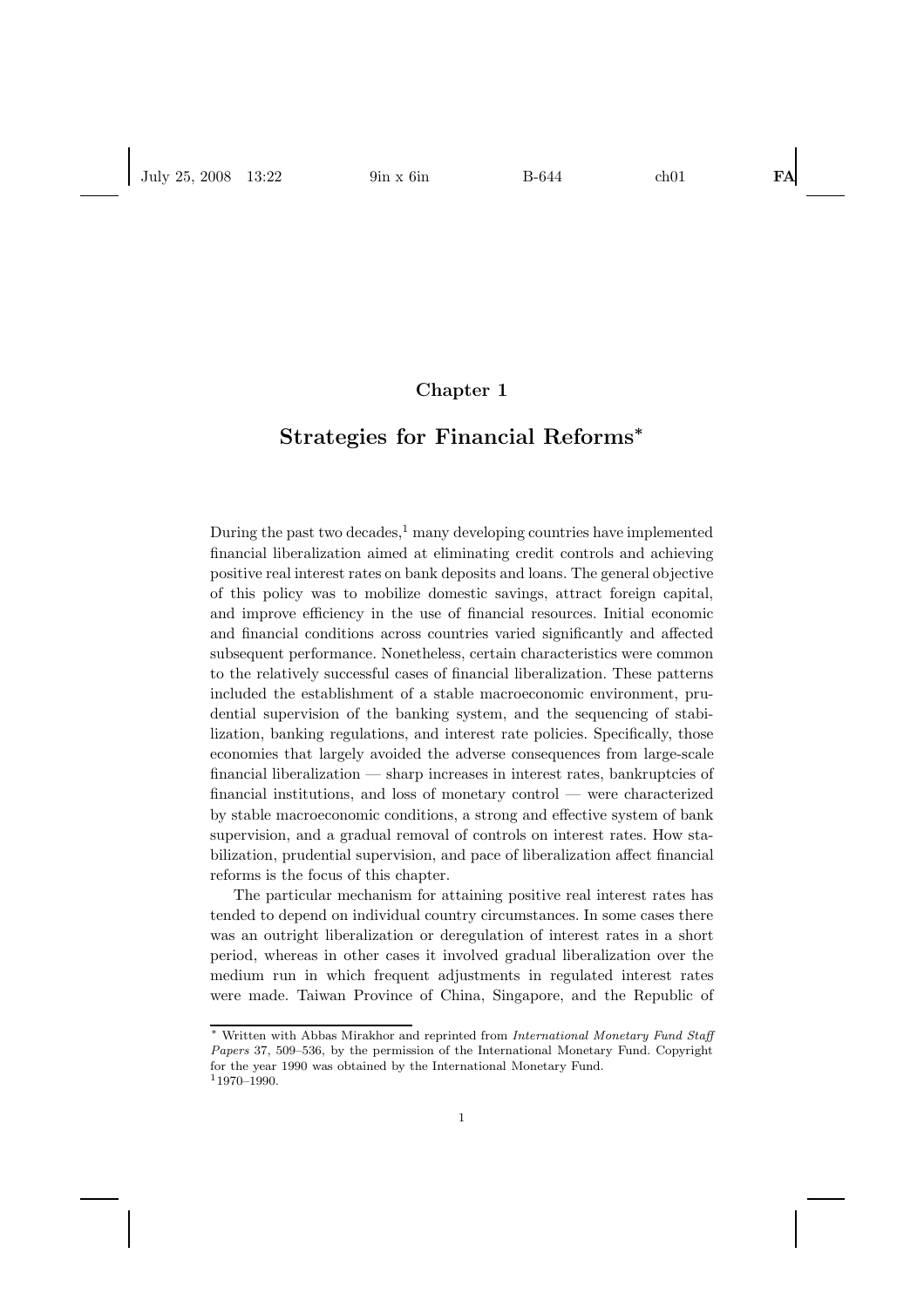Korea (and to some extent, Sri Lanka) engaged in a gradual and flexible management of interest rates that resulted in positive real levels. Chile, Argentina, Uruguay, the Philippines, Malaysia, and Turkey liberalized interest rates within a relatively short period (generally three years or less). Of these, only Malaysia appeared to have avoided any adverse consequences from the liberalization, such as a sharp run-up in real interest rates. In the others in this group, output declined owing to bankruptcies of firms (banks and nonfinancial firms), inflation worsened, and external imbalances widened. These contrasting experiences between the two groups would suggest that, other things being equal, a gradual approach to interest rate reforms is more likely to be successful.

In the past, conventional wisdom was that credit rationing and low interest rates were solely the result of government intervention, and that removal of controls would lead to a more healthy, dynamic, and efficient financial system. Recent literature, however, has significantly increased our understanding of how commercial bank credit markets actually operate, in particular how asymmetric information between lenders and borrowers may lead to efficient credit rationing and optimal interest rates that are below market-clearing levels, even in a competitive, multibank structure, and in the absence of interest rate ceilings. We now have a theoretical rationale for why the interaction of macroeconomic instability and inadequate bank supervision (the decision of banks to undertake risky lending in the presence of deposit insurance, sometimes referred to as *moral hazard*) often results in an immediate increase in real interest rates to risky levels. Progress has also been made involving the application of implicit contract theory to bank credit markets, demonstrating the critical importance of stable economic conditions in the smooth functioning of such markets, and showing that bank lending rates in a stable macroeconomic environment tend to be fairly rigid in relation to the (opportunity) costs of loanable funds, such as interest rates on treasury bills, deposits, interbank lending, and so on. Although such analytical breakthroughs have been developed in the context of commercial bank credit markets in the advanced countries (for example, the United States), little effort has been made to apply this analysis to financial reforms in developing countries.

The experiences of developing countries over the last two decades and recent advances in the theoretical analysis of bank credit markets raise the following major questions. What are the respective roles of imperfect information, risk-sharing, macroeconomic instability, and moral hazard in the determination of bank lending interest rates? And what is the appropriate sequencing of interest rate liberalization, macroeconomic stabilization, and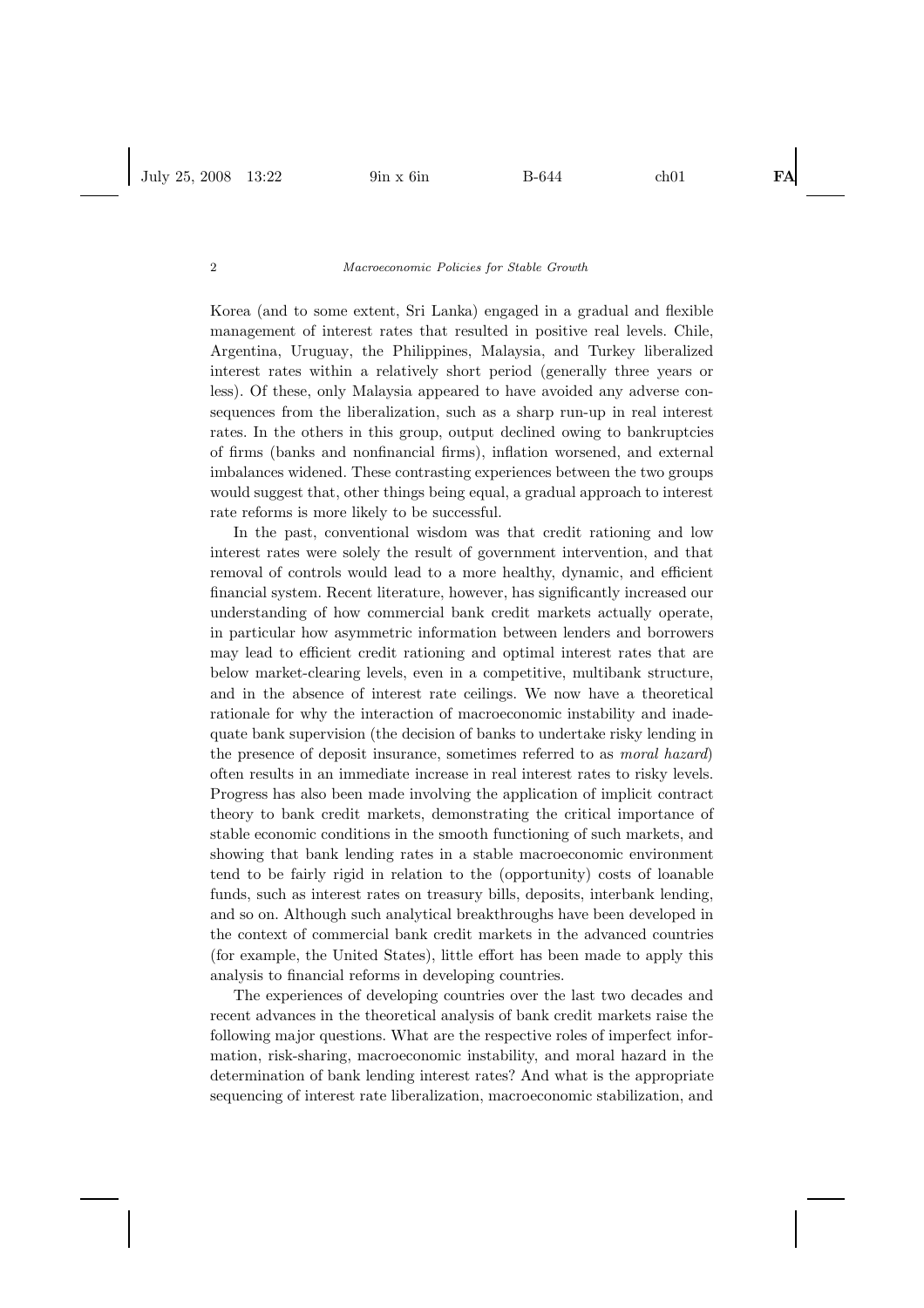financial regulatory policies? This chapter is an attempt to address these questions, leading to a reassessment of interest rate policy and financial liberalization strategies.

Section 1.1 is in two parts. The first part reviews the recent theoretical literature relevant to interest rate and other financial sector policies. The second part details key policy considerations in the design and sequencing of such policies. Section 1.2 reexamines the historical experiences in the Southern Cone countries of Latin America (Argentina, Chile, and Uruguay), several Asian countries and Turkey, in the light of the theoretical policy discussion. The final section summarizes the analysis and provides some concluding observations.

# **1.1. Financial Liberalization: A Review of Major Issues**

This section reviews the key issues in the renewed debate on the benefits and pitfalls of interest rate and financial liberalization policies. The literature on this topic is extensive, and only two major issues will be taken up in this brief survey: the role of imperfect information and risk-sharing in the allocation of credit and the determination of interest rates; and the implications of the interaction between macroeconomic instability and moral hazard in the banking system for the sequencing of interest rate liberalization, macroeconomic stabilization, and prudential supervision. Before discussing these issues in detail, it is useful to summarize the standard thinking on the need for interest rate and financial liberalization policies in countries undergoing structural economic adjustment.

"Financial repression" is a phrase popularized by McKinnon (1973) and Shaw (1973) to describe the policies that distort domestic capital markets through a variety of measures — for example, ceilings on interest rates, high reserve requirements, and overall and selective credit ceilings. In a financially repressed economy, real deposit and lending rates are often negative, with adverse consequences for the development of the financial system and for saving and investment generally. As a remedy, the standard approach suggests establishing positive real rates of interest on deposits and loans by, among other measures, eliminating interest rate ceilings and direct credit allocations and pursuing price stabilization through appropriate macroeconomic and structural policies. Savers and investors could then see the true scarcity price of capital, leading to a reduced dispersion in profit rates among different economic sectors, improved allocative efficiency, and higher output growth.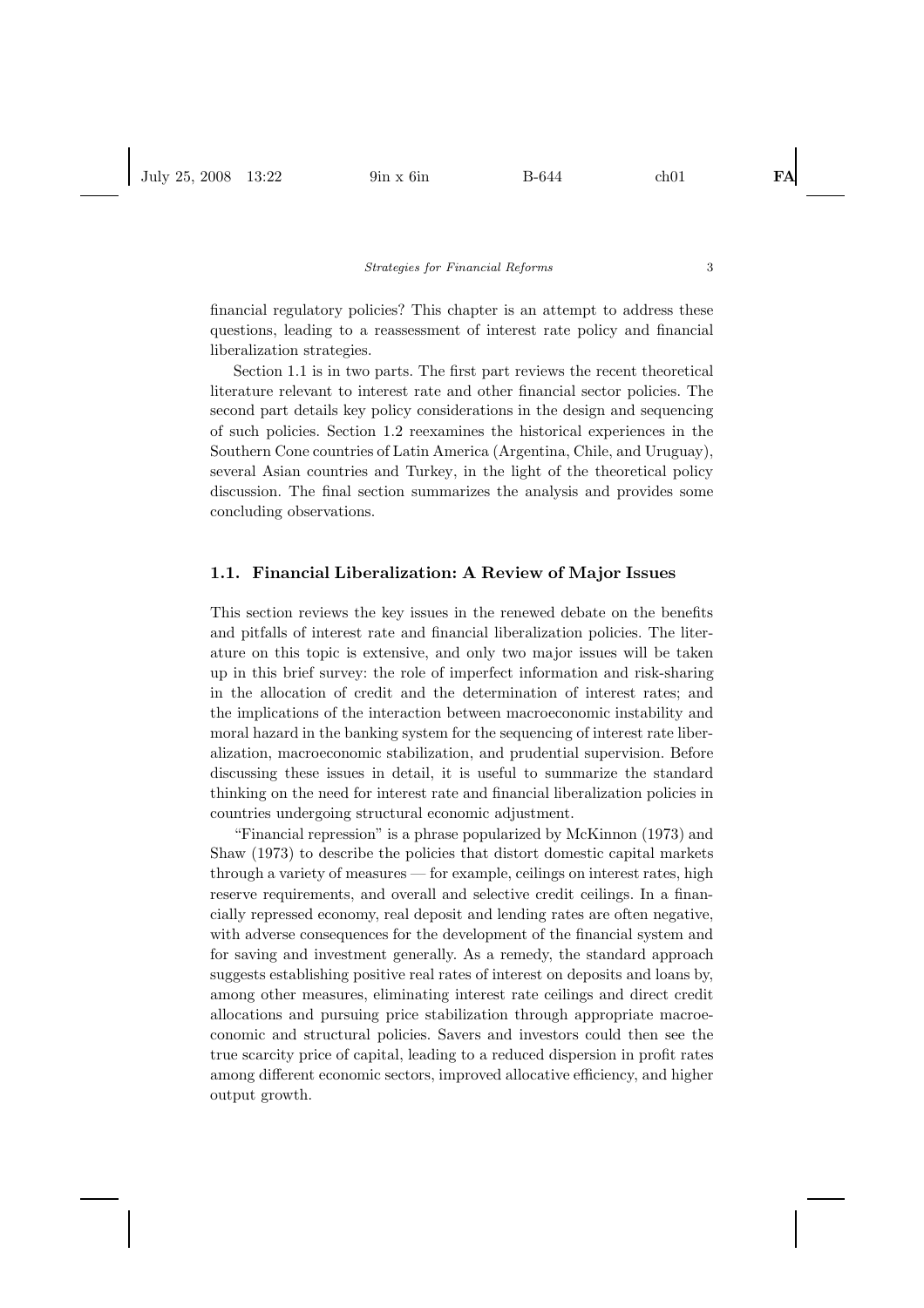Although the adoption of the above standard measures produced positive results in Malaysia in the 1980s (Cho and Khatkhate, 1989), the outcome was far less satisfactory when tried in Chile, Argentina, and Uruguay during the 1970s (Corbo and de Melo, 1985), and during the 1980s in the Philippines, Indonesia (Cho and Khatkhate, 1989), and Turkey (Atiyas, 1989). In fairness, inappropriate exchange rate and domestic financial policies in these countries and the significant weakening of government supervision of bank lending when the profitability of the business sector was particularly adverse all contributed to the failure of interest rate and financial sector liberalization.<sup>2</sup> Special mention must also be made of the political turmoil and external debt crisis in the Philippines. Nonetheless, some economists have begun to question the traditional approach to interest rate policy and financial liberalization.

#### **1.1.1.** *Theoretical Developments*

Ronald McKinnon (1986, 1988), an original contributor to the standard approach to financial liberalization, recently analyzed its failure in the Latin American experiments. On the basis of an analysis of credit markets that incorporates imperfect information and moral hazard, he modified his earlier position, suggesting that "the government should probably impose a ceiling on standard loan (and deposit) rates of interest" to overcome the bank's moral hazard — the tendency to provide risky loans at high rates in the expectation that large losses will be covered by deposit insurance, explicitly or implicitly provided by the government; see McKinnon (1988, p. 408). The very cause of financial repression — an immature bank-based capital market — imposes limits on the levels to which interest rates can be raised without incurring undue "adverse risk selection" among borrowers (Stiglitz and Weiss, 1981). McKinnon (1988, p. 388) then demonstrates that "macroeconomic instability reduces the socially desirable level of real interest rates in the banking sector, and makes financial liberalization more difficult."<sup>3</sup>

<sup>2</sup>Dornbusch and Reynoso (1989) emphasize the importance of macroeconomic stability, in particular price stability. Given large fiscal imbalances and unrealistic exchange rates, these authors have argued that financial liberalization could lead to higher inflation. They then present empirical evidence that high inflation, in turn, retards growth through its adverse effects on net investment and efficiency of resource use. On the latter, see Chapter 7.

<sup>3</sup>This issue is taken up in Subsection 1.1.1.3.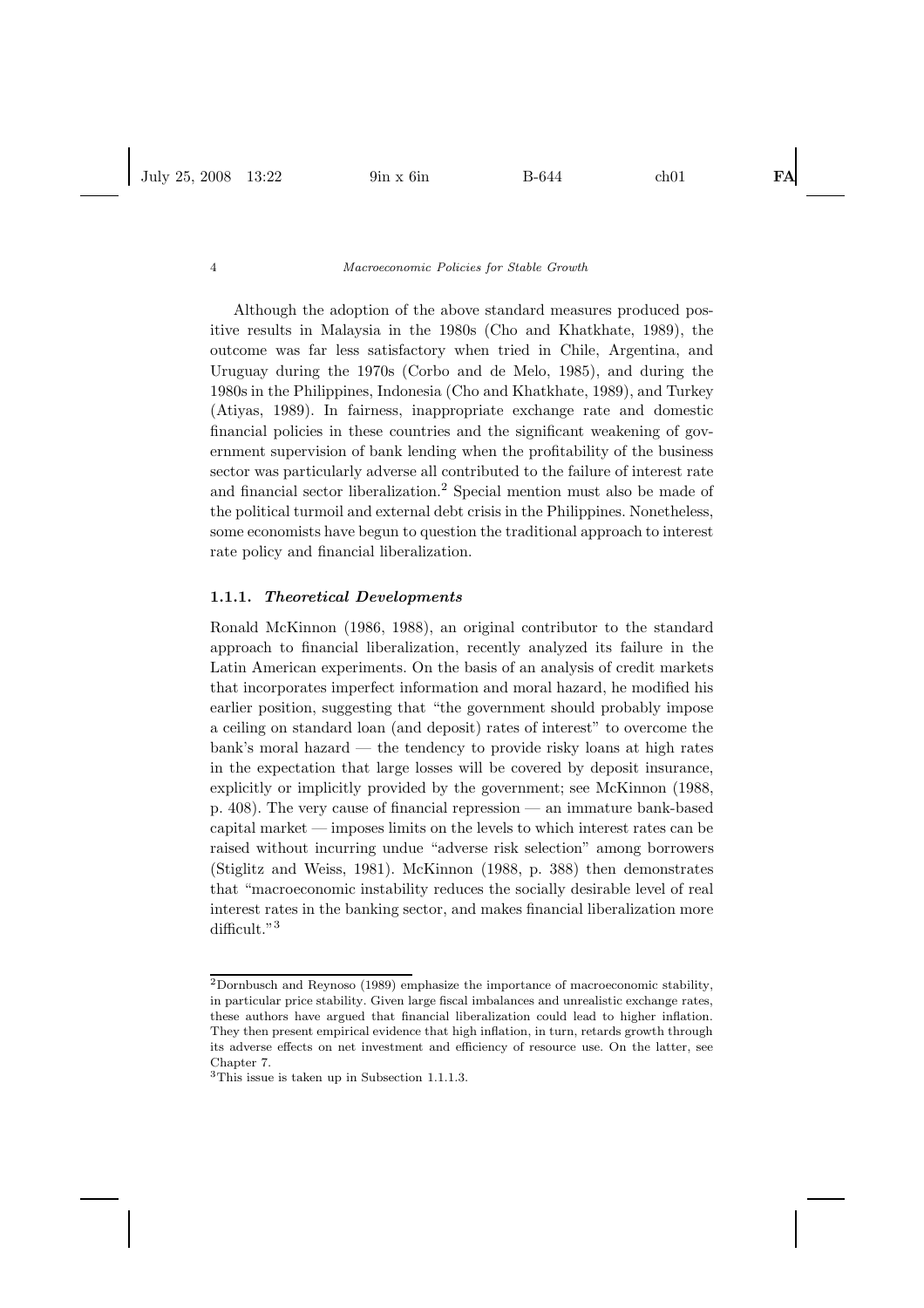# 1.1.1.1. *An Overview of the Theory*

The market for bank credit, whether in an industrial or developing economy, is very different from any spot market for a commodity (such as coffee or sugar) or any other financial asset (such as foreign exchange or government bonds). In spot markets, the supplier of the commodity or foreign exchange, or the investor in government bonds, receives a rate of return exactly equal to the price (net of any taxes) of the commodity or foreign exchange, or the interest rate on government bonds transacted in the relevant markets. In the market for bank credit, however, the interest rate charged on the loan differs from the expected return to the bank, which is equal to the product of the interest rate and the repayment probability of borrowers. This probability is always less than 100 percent because of imperfect or asymmetric information between banks and their borrowers, defined as a situation in which borrowers have greater information about their own default risks than do banks.

The probability of repayment itself is negatively related to the interest rate charged; that is, as the interest rate on the loan increases, the probability of repayment would tend to decline. Beyond a certain interest rate level, the repayment probability would fall by more than the increase in the interest rate, and the expected return to the bank may actually decline with further increases in the interest rate. The bank closes the loan window for some borrowers even if they are willing to pay higher interest rates. This feature of the bank credit market shows the limits to which interest rates can be raised. Thus, it can be observed that when faced with an excess demand for loans, properly regulated banks (with adequate provisions for loan losses) even in competitive banking markets limit lending to borrowers and charge an interest rate below the level that would clear the market. In this situation, the market-clearing rate is neither optimal nor efficient for the bank, because at this rate the bank's expected profit is less than that at the credit-rationing level, and borrowers with high repayment probabilities tend to drop out and are replaced by those with high default risks. The credit-rationing rate, however, is both optimal and efficient, because bank profits are at a maximum level and risky borrowers are rationed out. This credit-rationing feature of the bank credit market is characteristic of any market where imperfect or asymmetric information is inherently present.

What is the effect of macroeconomic instability on the market for bank credit? Macroeconomic instability can be defined as a situation where large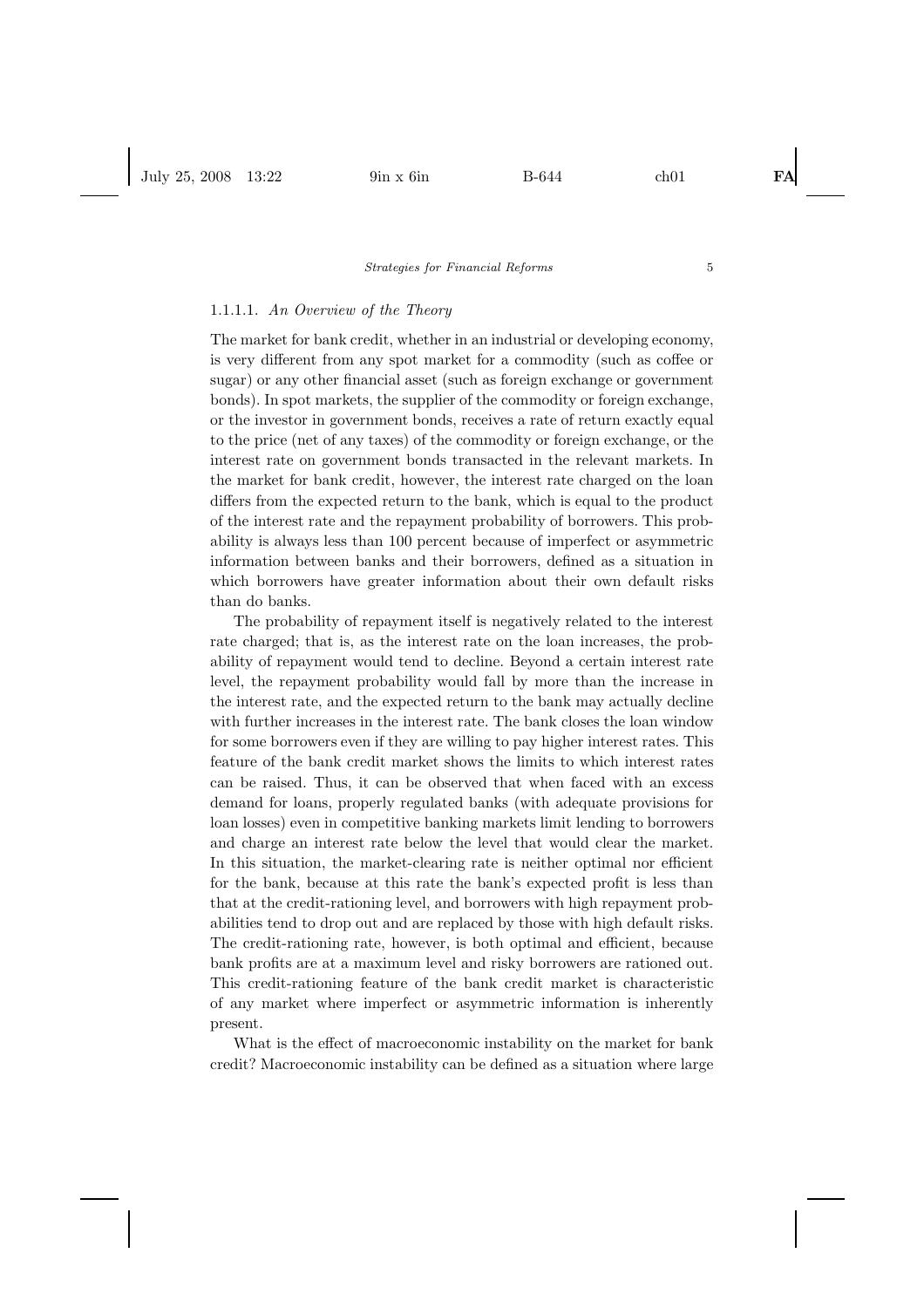changes in the prices of goods and factors of production lead to increased variance and positive covariance in returns on investment projects; that is, many or all investment projects would be affected adversely (favorably) by poor (good) macroeconomic performance. Assume (and this is critical) that any potential moral hazard in the bank itself that may be induced by economic instability is effectively contained by strict official supervision and prudential regulation requiring sufficient reserves against loan losses, and that deposit insurance, explicit or implicit, is either absent or appropriately priced. The bank therefore behaves as if it were risk averse. The higher reserves against defaults required by the regulatory authorities in response to macroeconomic instability would lower the expected profit function of the bank at given levels of the loan interest rate. The response of the bank is to lower interest rates on loans further and to ration credit more severely. This is why low and stable bank lending rates can be observed in countries where bank supervision and prudential regulation are strong and effective (such as in Malaysia).

What is the effect of weak bank supervision and regulation systems? Assume (realistically) that the regulatory authority stands ready to prevent a collapse of the banking system at little or no cost to the banks themselves (for example, provision of free deposit insurance, whether explicit or implicit). Suppose that the system of prudential regulation is weak either in design or enforcement or both, such that levels of bank capital (in relation to risk assets) and provisions for loan losses are grossly inadequate. Unsound banking practices go unabated. Where penalties exist, they are neither made explicit nor enforced. Consequently, banks have an incentive to provide high-interest rate, and high-risk loans. Why? Because the bank is the beneficiary of an unfair bet against the government — the bank can keep extraordinary profits in good times without having to pay the full cost of large losses in bad times.

# 1.1.1.2. *Imperfect Information and Credit Rationing*

Research by Stiglitz and Weiss (1981) showed that the limits to which interest rates can be raised are a direct consequence of imperfect or asymmetric information between lenders and borrowers. The basic intuition of Stiglitz and Weiss is that, whereas moderate increases in the lending interest rate would normally elicit a higher volume of lending, further rate increases beyond a certain level would prompt a lower level of lending activity by changing adversely the quality of the pool of borrowers in favor of those in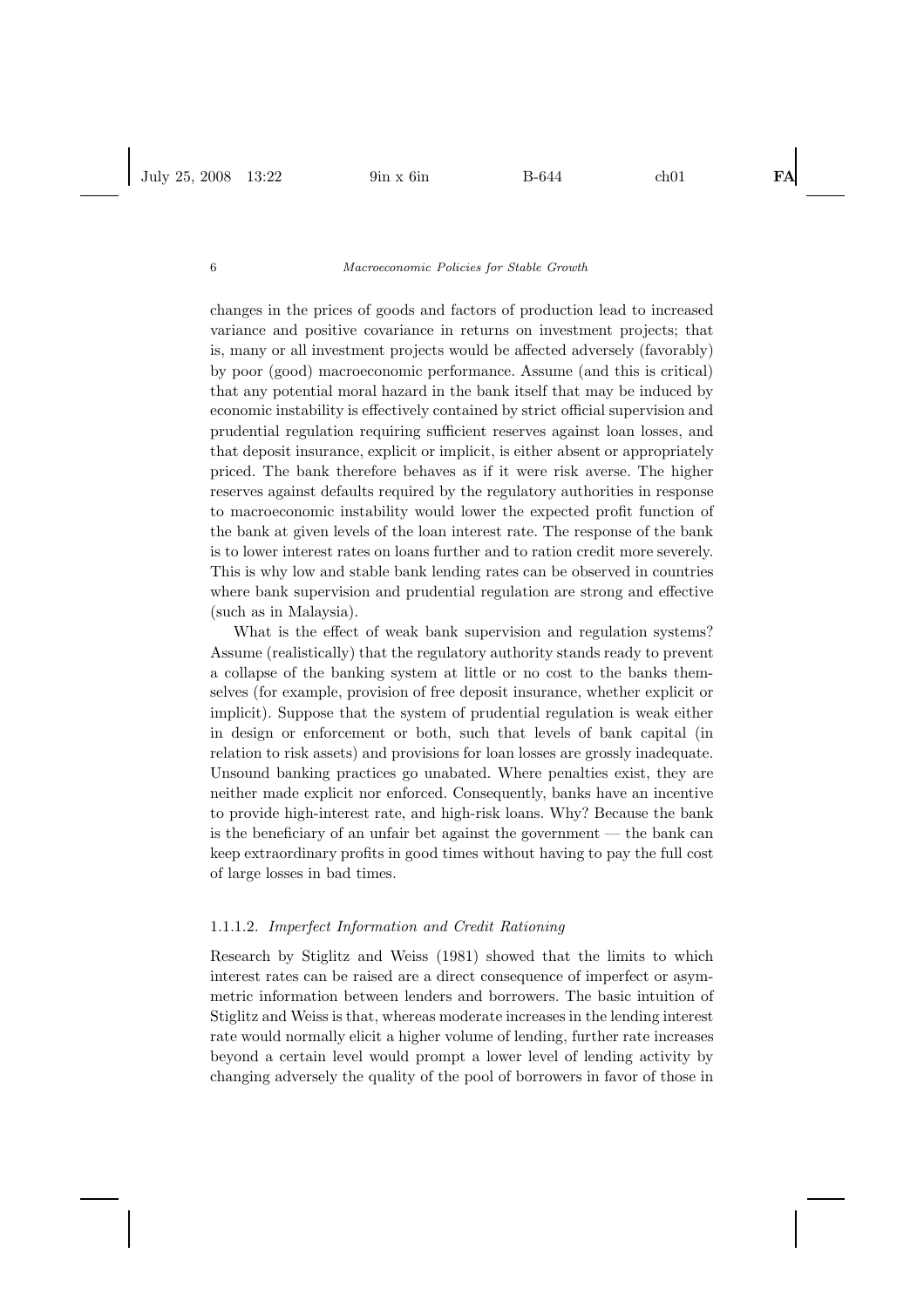the high-risk category. Thus, when faced with an excess demand for loans, the optimal response of a properly regulated bank (with adequate provisions for loan losses) is to limit lending to potential borrowers and to charge an interest rate level that maximizes the bank's expected profits (net of defaults). The reason is that raising the interest rate beyond this level would lower the bank's overall return by triggering two effects.

First, safe — that is, more creditworthy — borrowers would be discouraged and would likely be dropped out of the market (the adverse selection effect). Second, other borrowers would be induced to choose projects with a higher probability of default, because riskier projects are associated with higher expected profits (the adverse incentive effect). Therefore, there would always be an interest rate for the bank beyond which its expected return declines. Although at this rate there may exist an excess demand for credit, a bank would generally not raise the interest rate to eliminate it.<sup>4</sup>

The above results can be described with the help of Fig. 1.1.<sup>5</sup> Quadrant I shows the demand for  $L^D$  and supply of  $L^S$  loanable funds as functions of the loan interest rate  $r$ . As normally assumed, the demand for credit is a negative function of the loan interest rate. The supply of loanable funds is a positive function of the loan interest rate up to a certain interest rate level  $r<sup>*</sup>$ . Increases in the interest rate beyond  $r<sup>*</sup>$  trigger adverse selection and adverse incentive effects, which, by reducing the expected rate of return to the bank, would lead to decreasing amounts of credit offered to borrowers. Thus, the relationship between the interest rate and the supply of loanable funds turns negative, and the value of  $L<sup>S</sup>$  in quadrant I decreases to the right of r∗. A similar line of reasoning produces the nonmonotonic relationship between the expected rate of return to the bank  $\rho$  and the rate of interest as shown in quadrant II. The expected rate of return to the bank is the product of the interest rate and the repayment probability. Owing to the adverse selection and adverse incentive effects of a rise in the interest rate, the repayment probability declines by more than the increase in the interest rate beyond a certain interest rate level  $r^*$ . Quadrant III displays the positive relationship between  $\rho$  and the supply of loanable funds, since a higher expected rate of return would elicit a greater amount of bank lending. Quadrant IV shows a 45◦ line mapping of the equilibrium loan amount

<sup>4</sup>Similar results are reported by Mankiw (1986). For a formal summary of the Stiglitz– Weiss model, see Appendix 1.A.

<sup>5</sup>Taken from Stiglitz and Weiss (1981, Figure 4, p. 397), with permission from authors and publisher.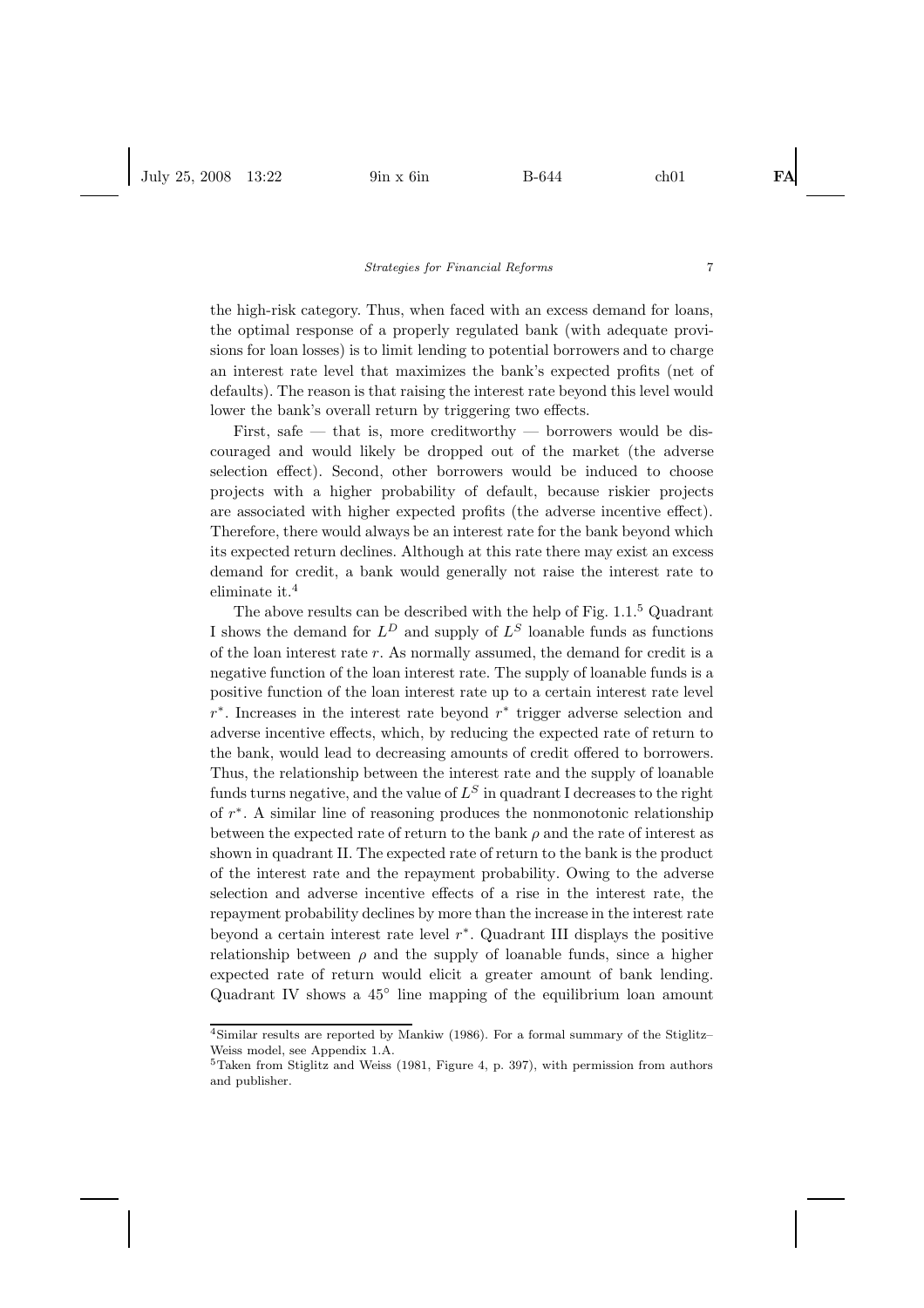

Fig. 1.1. Determination of bank equilibrium interest rate.

L and  $L^S$ . The credit-rationing equilibrium occurs at the interest rate  $r^*$ , where the expected return  $R$  to the bank is at its maximum level. At this interest rate, however, there is an excess demand for loans of amount Z. The market-clearing equilibrium interest rate is  $r^m$ . This rate, however, is not optimal for the bank, because at  $r^m$  bank profits are less than at  $r^*$ . It is also inefficient, because borrowers with high repayment probabilities are dropped out and are replaced by those with high default risks. The nonmarket-clearing interest rate  $r<sup>*</sup>$  is both optimal and efficient, because bank profits are at a maximum level and risky borrowers are rationed out.

#### 1.1.1.3. *Risk-Sharing and Macroeconomic Stability*

The preceding discussion has shown that under imperfect information, lending rates at below market-clearing levels can be observed even in competitive banking markets, so long as banks are properly regulated. And such nonmarket-clearing lending rates reflect an efficient response to profit opportunities.

The analysis so far has assumed a stable economic environment, that is, a situation in which macroeconomic conditions such as moderate changes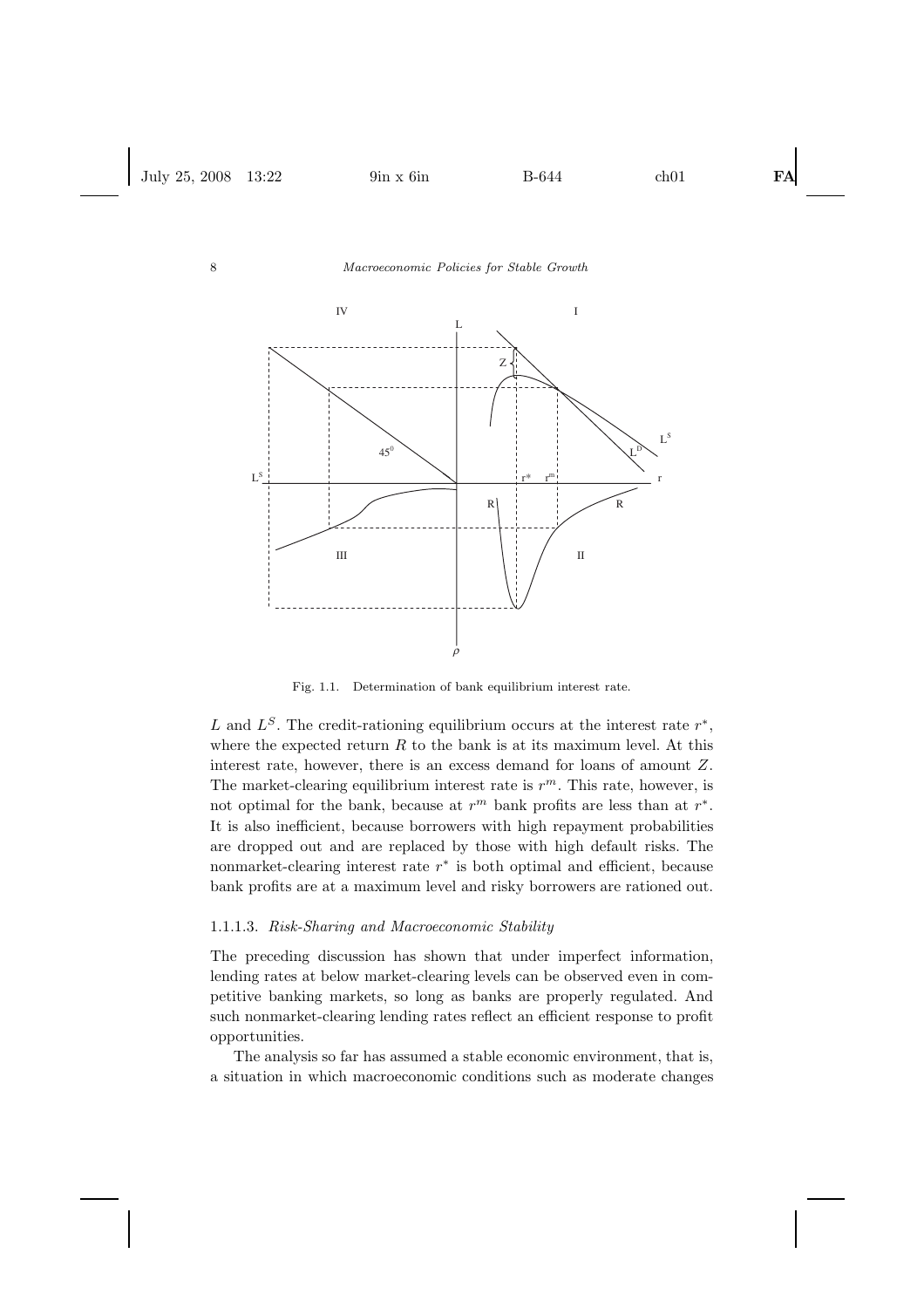in goods and factor prices are presumed not to affect the constant variance and zero covariance in the returns from borrowers' projects. A failure of one project does not lead to a generalized system-wide crisis. If the number of borrowers in each risk class is large, such that there is a predictable number of defaults, expected bank profits per dollar lent can be determined. Banks simply select an interest rate that maximizes expected profits (such as  $r^*$ in Fig. 1.1), and then ration credit; the Stiglitz–Weiss results hold.

If there is macroeconomic instability  $-$  a situation in which large changes in prices of goods and factors of production lead to increased variance and positive covariance in project returns — all projects would be affected adversely (favorably) by poor (good) macroeconomic performance. Let us assume that any potential moral hazard in the bank itself that may be induced by economic instability is effectively contained by strict official supervision and prudential regulation requiring sufficient reserves against loan losses; and that deposit insurance (explicit or implicit) is either absent or appropriately priced.<sup>6</sup> The bank therefore behaves as if it were risk averse. In this case, the higher reserves against defaults required by the government in response to macroeconomic instability would lower the expected profit function of the bank at any given loan interest rate (in quadrant II of Fig. 1.1, the *RR* curve shifts upward toward the r-axis and to the left). Owing to higher variance in project returns, increased adverse risk selection lowers the optimal loan interest rate, leading banks to become more risk averse; the Stiglitz–Weiss results are reinforced. In this case banks further lower interest rates on loans — in Fig. 1.1,  $r^*$  moves to the left — and ration credit more severely.

Therefore, where macroeconomic instability is a problem, the socially desirable equilibrium-lending rate is reduced further. In this case, low real lending interest rates may well be (and indeed have been) observed. Where macroeconomic instability interacts with ineffective bank supervision in the presence of moral hazard,<sup>7</sup> banks may well set interest rates at higher and riskier levels (as has been observed in several developing countries in Latin America and Asia). Yet, the real benefit from macroeconomic stability is its favorable impact on risk-sharing relationships between banks and their borrowers.<sup>8</sup> Such relationships tend to be preserved in a stable economic environment characterized by moderate fluctuations in the opportunity costs of

<sup>7</sup>This issue is taken up in the next subsection.

 ${}^{6}$ For one method of appropriate pricing of deposit insurance, see Le Fort (1989).

<sup>8</sup>For a derivation of these relationships as optimal responses of a bank and its borrowers under uncertainty, see Appendix 1.A.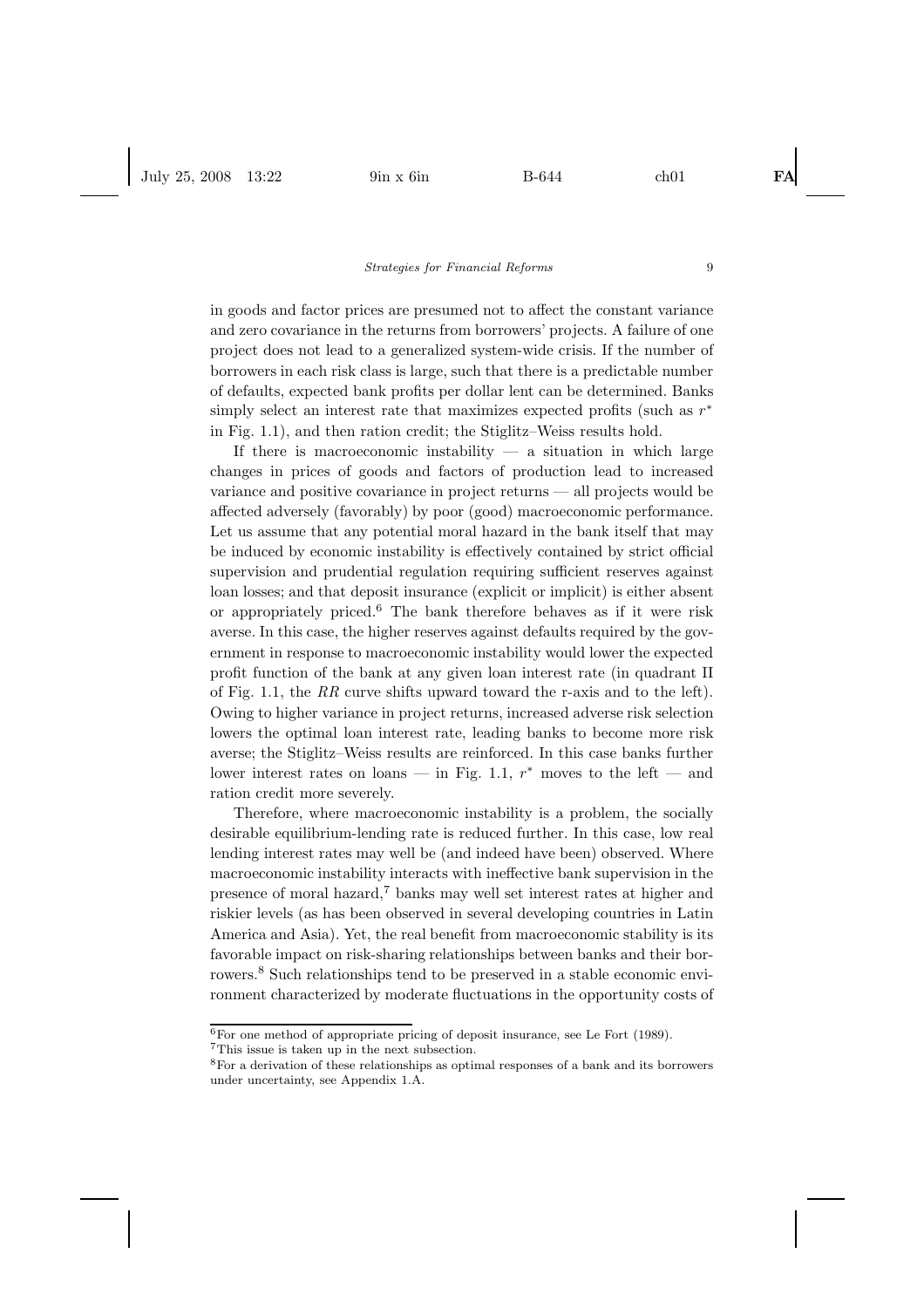money.<sup>9</sup> What makes macroeconomic stability so essential is its predictable effects on the cost and availability of bank credit. In addition, stable economic conditions ensure that under risk-sharing contracts, the bank-lending rate is more rigid than the opportunity cost of loanable funds, as long as the bank is less risk averse than its borrowers.<sup>10</sup> This explains why lending rates, even for medium-term loans, may be fairly low and stable in comparison with other market interest rates.

These points can be elaborated. Greater possibilities for diversifying portfolios and the existence of deposit insurance allow a bank to be less risk averse than its borrowers. This systematic difference in risk aversion leads to financial arrangements (implicit contracts) through which banks absorb risks that would otherwise by borne by borrowers. Implicit contracts assure greater profit stability for both borrowers and banks than does the spot market.<sup>11</sup> Borrowers benefit from stable interest rates, and because the rates are known with certainty, long-term investment plans can proceed smoothly. Banks gain because they economize on information costs through knowledge of the borrower accumulated over time. The result is often speedy approval of loan proposals, benefiting the borrower while increasing the number of loans banks can safely make.

Credit markets dominated by implicit contracts can be extremely sensitive to changes in the attitude of banks and borrowers toward risks, administrative costs of banks, returns to investments made by firms for which funds were borrowed, and variations in the total loan size (Appendix 1.A). Any shock to the financial system that affects these factors will change the variability of profits accruing to banks and their borrowers. The larger (smaller) is the risk aversion of the bank in relation to that of the borrower, the less (more) stable are the profit levels of either party or the lending rate, and therefore the less (more) is the incentive for risk sharing. That is, the more (less) conservative is a bank, the higher (lower) is the probability of loan turndowns for some borrowers at fixed lending rates.

Floating rate loans are certainly possible (and do exist), where the risk from future changes in interest rates is borne fully by the borrower. In this case fluctuations in the market interest rate are reflected completely in fluctuations in the lending interest rate, thus contributing to the vulnerability of profits and uncertainty of investment decisions of borrowers. Since

 $9$ See Appendix 1.A, Eq.  $(8.A)$ .

 $10$ See Appendix 1.A for proof, in particular Eq. (20.A).

<sup>&</sup>lt;sup>11</sup>See Appendix 1.A for proof, especially Eqs.  $(18.A)$  and  $(19.A)$ .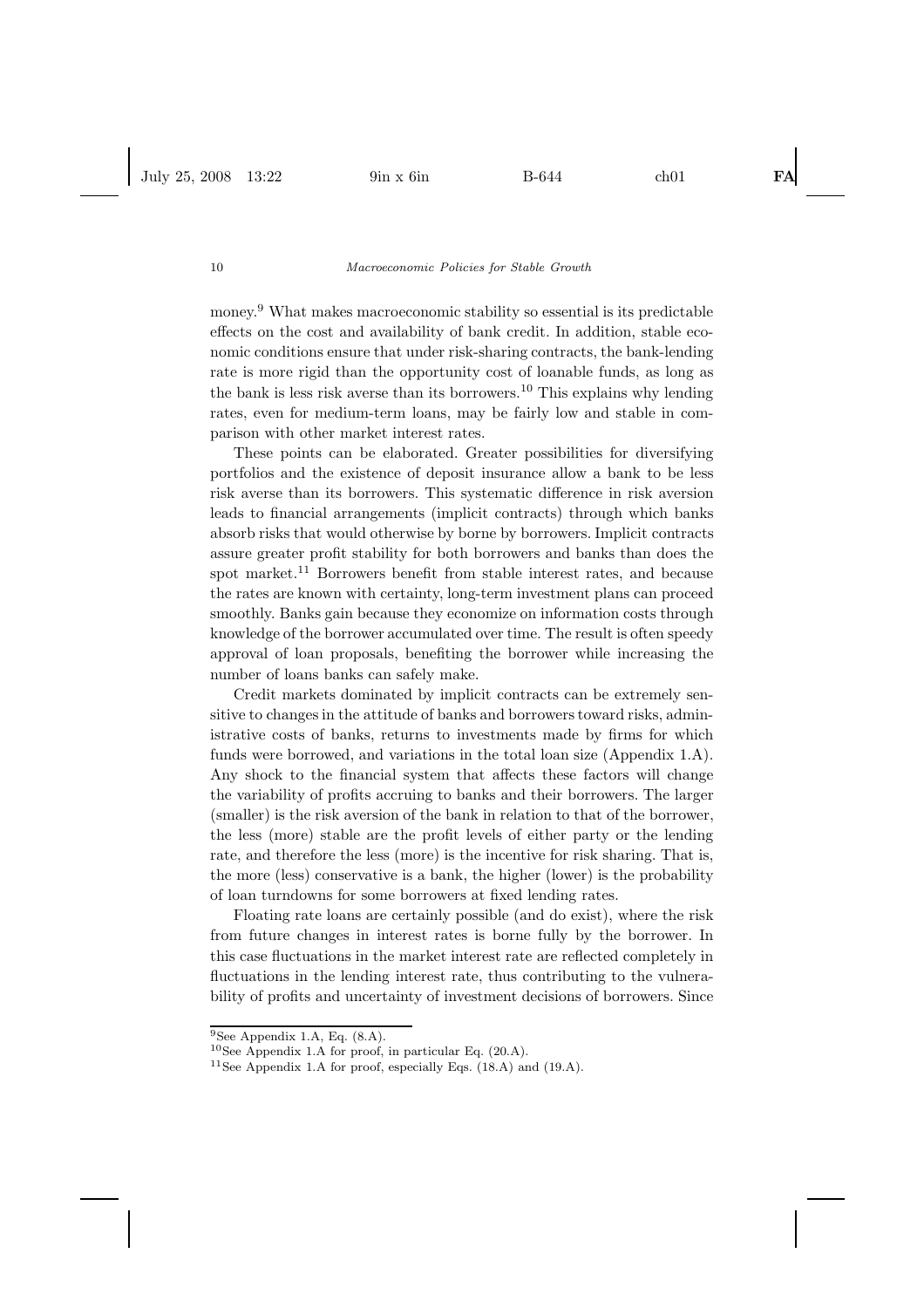the fortunes of banks and borrowers are intertwined, the soundness of the banking system may be in jeopardy in the long run, and the outlook for long-term business investments could turn bleak. In addition, for banks to enter into and maintain implicit contracts with their borrowers, they must have some degree of certainty about the range of future opportunity costs of funds.<sup>12</sup> Any factor, foreign or domestic, that creates uncertainty about the future costs of funds would introduce instability into the system (Smith, 1984) and undermine the willingness of banks to enter into or maintain implicit contracts with long-time customers. Examples include generalized domestic macroeconomic instability — which may result in large changes in interest rates on government securities, deposits, and interbank lending and fluctuations transmitted by interest rate developments abroad.

# 1.1.1.4. *The Problem of Moral Hazard*

The preceding analysis has assumed that prudential supervision of bank lending is effective and that deposit insurance (explicit or implicit) is either absent or appropriately priced. Let us now relax these two assumptions. Suppose that the system of prudential regulations is weak either in design or enforcement or both, such that the levels of bank capital (in relation to risk assets) and provisions for loan losses are inadequate. In addition, assume that the government provides free deposit insurance. Combined with these policy elements, an unstable macroeconomic environment would intensify and strengthen the problem of moral hazard in the banking system. This appears to be what happened in Argentina, Chile, and Uruguay (Le Fort, 1989), the Philippines, Indonesia (Cho and Khatkhate, 1989), and Turkey (Atiyas, 1989). Banks observed that in good times they kept all their profits and in bad times walked away from large losses, the bulk of which was covered by the government.<sup>13</sup> In addition, in a majority of these countries unsound banking practices went unabated. Where penalties existed, they were neither made explicit nor enforced. Consequently, banks had an incentive to provide risky loans at high interest rates. In Fig. 1.1, the

 $12$ See Eq. (8.A) in Appendix 1.A.

<sup>&</sup>lt;sup>13</sup>If the economy were stable, such moral hazard problems would not affect bank behavior, because the default rates of a large number of borrowers are uncorrelated. Moreover, so long as regulation is fairly stringent, banks would be prevented from concentrating loans on a few large borrowers.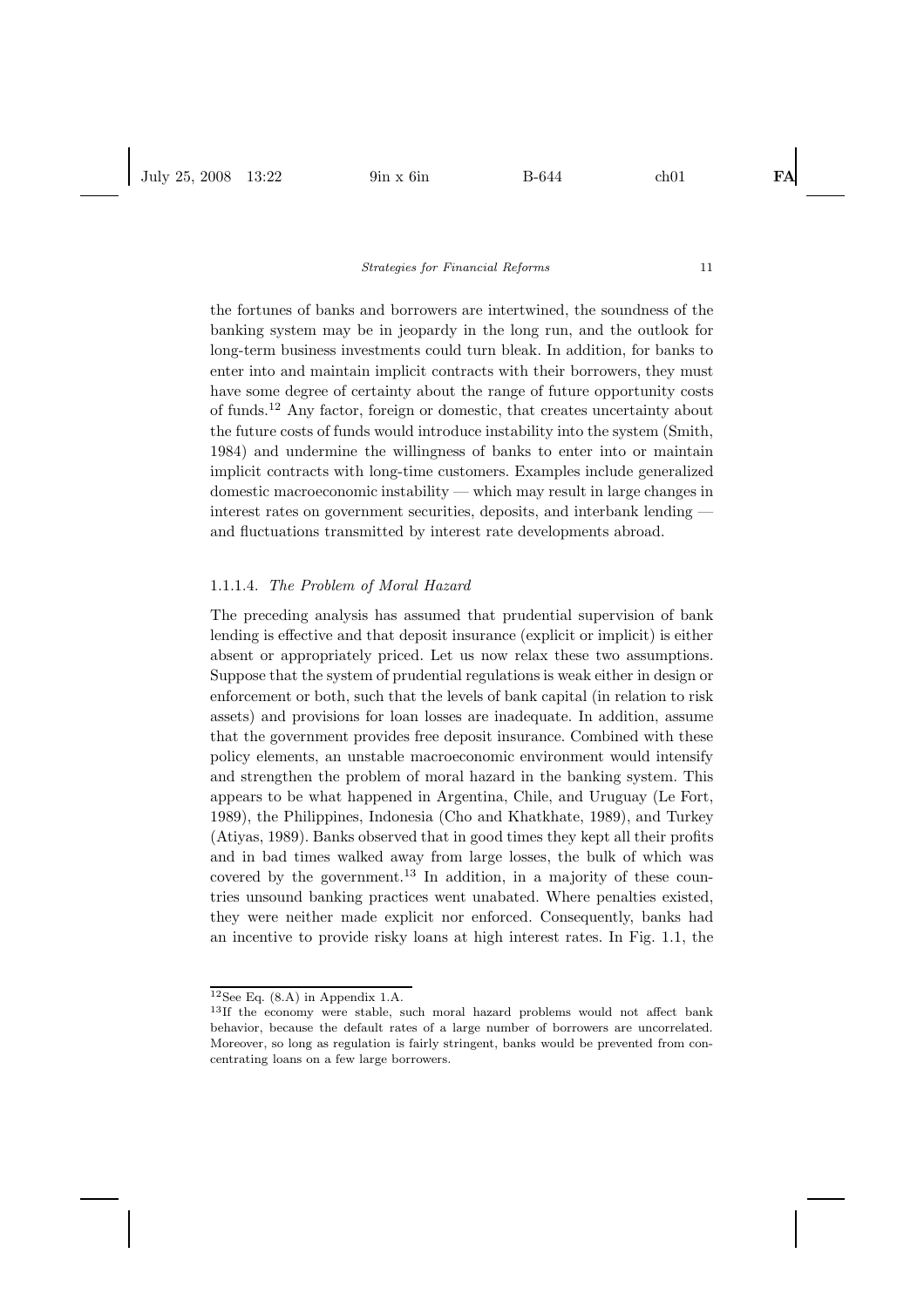variable  $\rho$  now represents the expected return per amount lent net of anticipated bank losses to be covered ex post by deposit insurance. The bank now behaves as if it were a risk taker; its expected profits are uniformly higher than those of a risk-averse bank that is properly regulated. The *RR* curve shifts downward away from the r-axis and to the right. McKinnon (1988, p. 407) has aptly described the bank in this situation as beneficiary of an unfair bet against the government. The bank can keep extraordinary profits without having to pay the full cost of large losses from bad loans.

It is now apparent that the most crucial argument in McKinnon's anatomy of liberalization failure relates to the inadequate prudential regulation of the banking system in the presence of moral hazard, and not macroeconomic instability in itself. Moral hazard in the banking system is a consequence of the presence of full and costless deposit insurance, implicit or explicit, and asymmetric information. The removal or a significant relaxation of prudential regulations makes it easier for banks to exploit the existence of moral hazard, and may lead to financial breakdown, even in a stable macroeconomic environment.<sup>14</sup> It is likely, however, that macroeconomic instability increases the system's susceptibility to shocks, leading to an increased probability of default and an accelerated financial collapse.

When moral hazard is present and bank supervision is loose, macroeconomic instability increases *distress* borrowing at higher interest rates from firms needing to roll over maturing debt as well as from those near bankruptcy. Deposit insurance creates an expectation among banks and their borrowers that either higher interest rates will hold for only a short period, or the government will rescue everyone (Diaz-Alejandro, 1985). The result may be a perverse situation in which a sharp increase in interest rates would actually cause the demand for credit to be inelastic, with an increasing number of firms unable to service debt obligations and therefore forced to capitalize interest at higher rates. As this process continues, many firms would exhaust their capacity to borrow and nonperforming loans carried by banks would begin to grow rapidly. Excessive risk-taking, which would be unchecked because of poor government supervision, would be undertaken by banks in the expectation that failure would pose no problem because the government would bail them out, while success would mean substantial profits to their shareholders.

<sup>14</sup>The United States during the mid-1980s and, more recently, the case of the failed Lincoln Savings and Loan (a California thrift institution), provide examples of this possibility.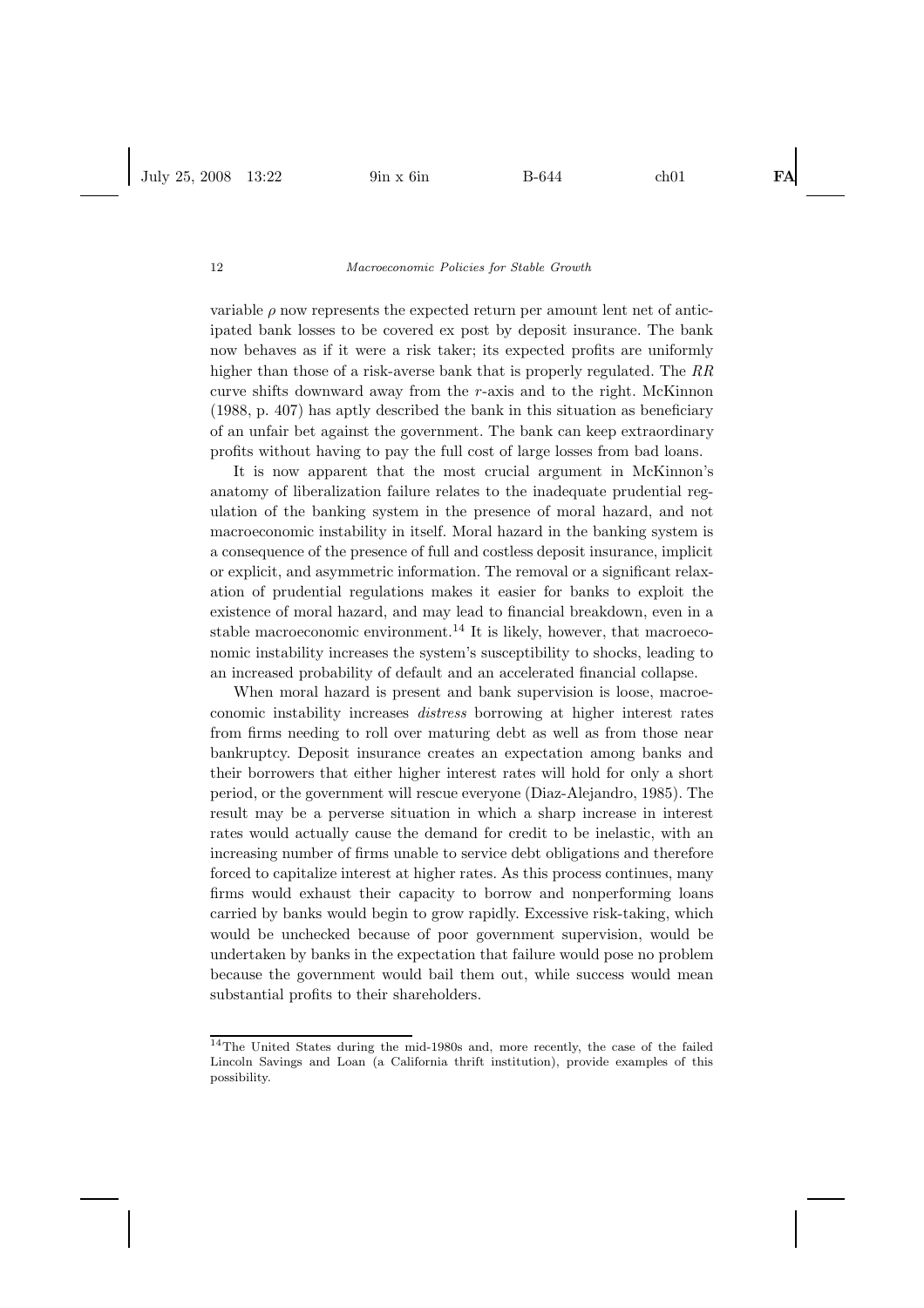# **1.1.2.** *Policy Strategies*

Although the analytical results from the recent studies mentioned above focused on mature banking systems, mainly those in the United States, they are applicable with even greater force to the bank-based capital markets of developing countries. The critical elements — asymmetric information, macroeconomic instability, moral hazard, implicit contracts — are far more common in developing countries. In these countries equity markets are generally shallow or nonexistent, making virtually all financial contracts bankbased debt instruments. The costs of collecting information to screen and monitor debtors are extremely high, and in some cases prohibitive. By the time information is collected, both banks and borrowers have already invested heavily in *informational capital*.

Examining the policy sequencing issues in the light of modern financial theory, four theoretical policy strategies may be identified, depending on whether the initial macroeconomic environment is stable (SM) or unstable (UM), and whether bank supervision is adequate  $(AS)$  or inadequate  $(IS)^{15}$ : (1) UM/IS strategy, where macroeconomic instability interacts with weak bank supervision; (2) UM/AS strategy, where the potential interaction between economic instability and moral hazard is largely offset by effective bank supervision; (3) SM/IS strategy, where the economy is stable but moral hazard in banks presents a potential problem because of inadequate supervision; and  $(4)$  SM/AS strategy, where the economy is stable and the banking system is adequately supervised (Table 1.1). The actual policy experiences in several developing countries corresponding to each of these strategies are examined in detail in the next subsection.

In all four situations, macroeconomic stabilization and stringent bank supervision must occur before complete interest rate liberalization. In only one situation — where the economy is stable and the banking system is already effectively supervised — is full and simultaneous interest rate liberalization likely to be successful. In the remaining three cases, regulated but flexibly managed interest rates should be the rule in anticipation of

<sup>15</sup>For purposes of Table 1.1, effective bank supervision should be taken to cover the following policies, among others: adequate reserves against loan losses; adequate bank capitalization; limits on bank exposure to shareholders, personnel, and large borrowers; limits on foreign exchange exposure; a deposit insurance scheme with appropriate costs that reflect the riskiness of the individual bank's loan portfolio; adequate number and skills of bank examiners and supervisors; and the absence or minimization of political and other interference with the enforcement of bank supervisory and regulatory controls. For details, see Dooley and Mathieson (1987) and Snoek (1989).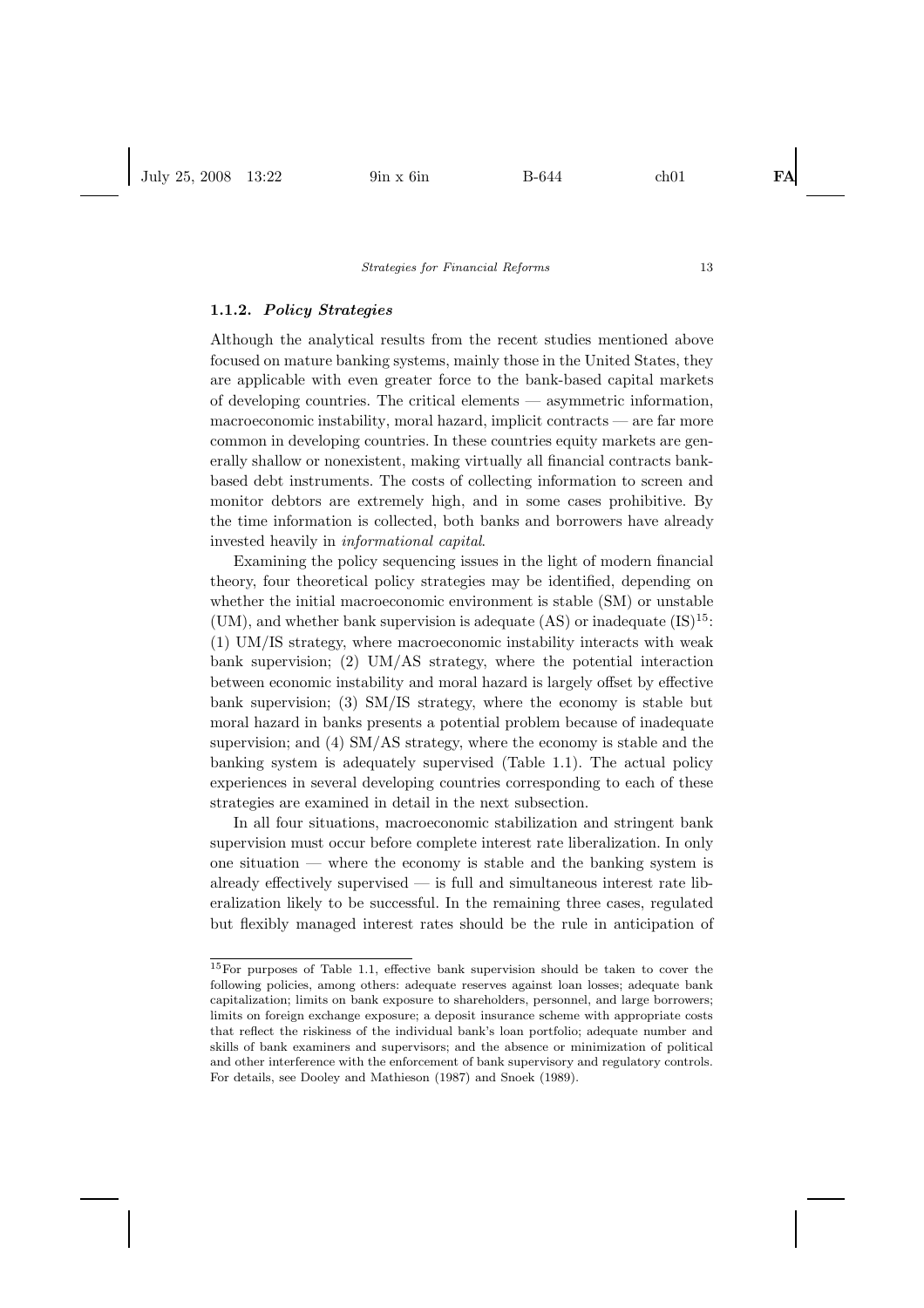|                      | Country initial conditions                                                                         |                                                                                                                      |                                                                                                                                                  |                                                                                                                        |
|----------------------|----------------------------------------------------------------------------------------------------|----------------------------------------------------------------------------------------------------------------------|--------------------------------------------------------------------------------------------------------------------------------------------------|------------------------------------------------------------------------------------------------------------------------|
| Policy<br>sequencing | UM/IS                                                                                              | UM/AS                                                                                                                | SM/IS                                                                                                                                            | SM/AS                                                                                                                  |
| Step 1               | Stabilize<br>economy and<br>strengthen<br>supervision<br>while<br>regulating<br>interest<br>rates. | Stabilize<br>economy<br>and<br>maintain<br>supervision;<br>begin<br>gradual<br>interest rate<br>liberal-<br>ization. | Maintain<br>economic<br>stability and<br>boost.<br>supervision;<br>while enhancing<br>supervision,<br>temporarily<br>regulate<br>interest rates. | Maintain<br>economic<br>stability<br>and super-<br>vision; can<br>liberalize<br>interest<br>rates simul-<br>taneously. |
| Step 2               | Liberalize<br>interest<br>rates.                                                                   | Liberalize<br>interest<br>rates.                                                                                     | Liberalize interest<br>rates.                                                                                                                    |                                                                                                                        |

Table 1.1. Suggested sequencing of macroeconomic and financial sector policies.

Note: UM denotes unstable macro economy; SM denotes stable macro economy; IS denotes inadequate bank supervision; and AS denotes adequate bank supervision.

the full benefits from either economic stabilization or improved bank supervision or both. However, where bank supervision is adequate and effective, some initial steps toward interest rate liberalization might be tried at the same time as stabilization measures. Where the rate of inflation is particularly high and variable, a strong and credible stabilization program and an equally strong set of prudential regulations offer the best policy package, and postponing the removal of interest rate regulations may be appropriate until the monetary situation has been stabilized and banking supervision strengthened. Under these circumstances, adjustments in the regulated interest rates must be preannounced so that banks and borrowers alike know the new interest rate with certainty.<sup>16</sup>

<sup>16</sup>Appendix 1.A shows that an economically efficient interest rate policy generally establishes a bank lending interest rate greater than a representative risk-free interest rate. Thus, for example, taking the market-determined treasury bill rate  $\rho$  as the risk-free interest rate, the monetary authority would set an upper limit to the bank lending interest rate r equal to  $\alpha + \rho$ . To provide greater incentives for bank lending,  $\alpha$  could be raised to a new level. This action, however, should be preannounced so that existing implicit contracts can be renegotiated between banks and their borrowers.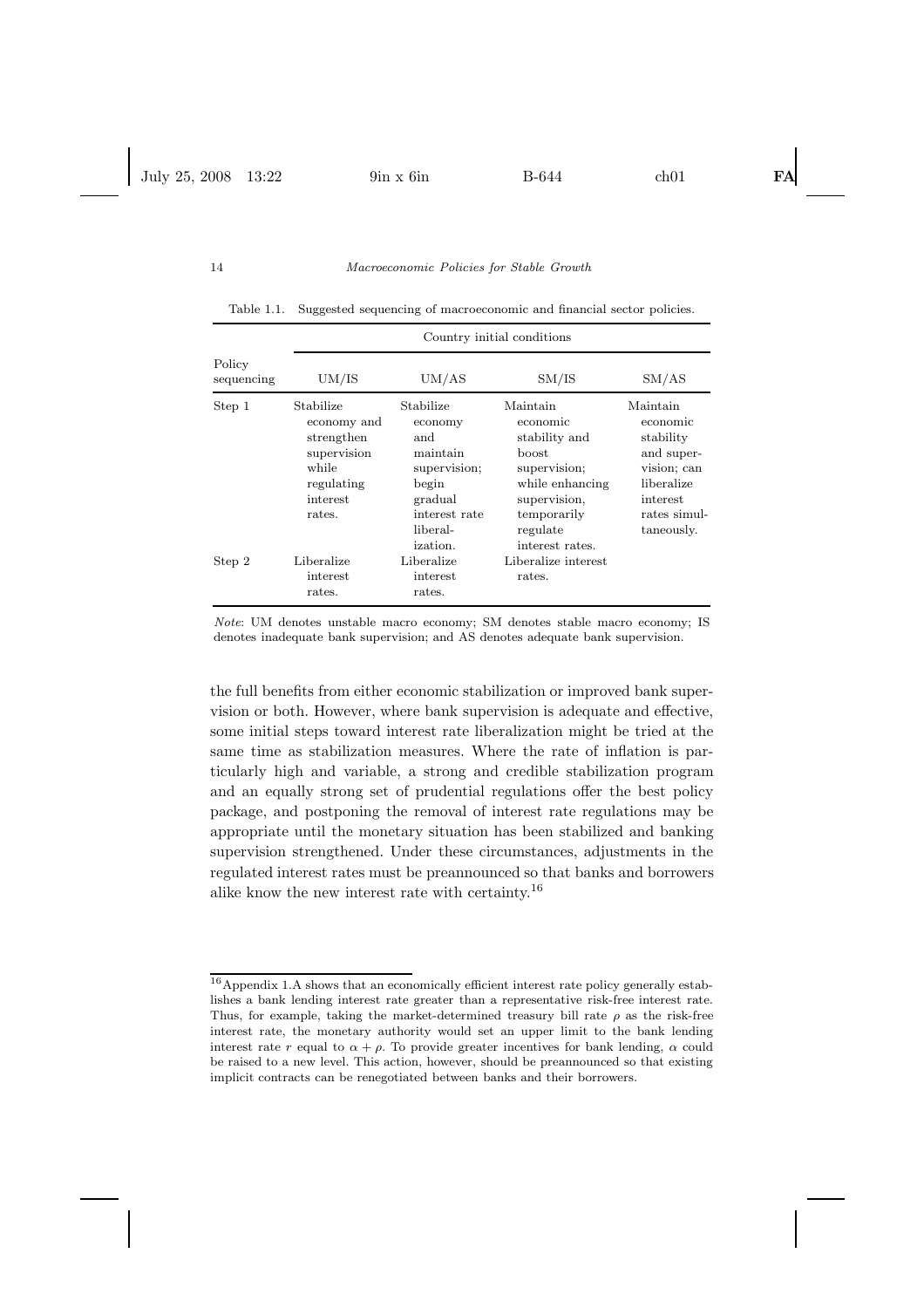# **1.2. Experiences with Different Liberalization Strategies**

Two post-liberalization episodes are reexamined in this section. The first is the strategy of complete interest rate liberalization implemented in a very short period. The experiences of Chile, Argentina, Uruguay, the Philippines, Malaysia, and Turkey fit in this category. The second strategy is a gradual liberalization, where even though interest rate regulations were removed or administered, rates were set at high levels, and the process was spread out over a longer period. The experiences of Indonesia, Sri Lanka, and Korea are illustrative of this strategy.

#### **1.2.1.** *Rapid Interest Rate Liberalization*

The experiences of Chile, Argentina, and Uruguay are well documented (Corbo and de Melo, 1985). In all three countries, severe macroeconomic imbalances existed when interest rate reform and financial liberalization policies were implemented. Rates of growth of output, saving, and investment were all low; inflation rates were high; and the external current account deficits were large in relation to national income.

The liberalization strategy followed by these Latin American countries involved completely and abruptly removing interest rate ceilings and credit controls and relaxing government supervision over the banking system. These measures were accompanied by virtually free deposit insurance, explicit or implicit.<sup>17</sup> In these countries the interaction between loose banking supervision and an unstable macroeconomic environment intensified moral hazard in the banking system. Such a strategy led to an immediate run up in real interest rates on deposits and loans and increased uncertainty about future costs of funds; that is, increased variability of interest rates. Banks raised lending interest rates to higher and riskier levels in the expectation that deposit insurance would (and did) cover any unusual losses.

Excessively high interest rates forced many low-risk firms to drop out of the market, and the quality of bank loans thus suffered. High-risk firms took up the slack and undertook high-interest rate loans (Velasco, 1988).

<sup>&</sup>lt;sup>17</sup>Inasmuch as the existence of nearly free deposit insurance was partly responsible for the distorted financial behavior of banks and firms in these countries, a case can be made for an imposition of a variable bankruptcy penalty on banking activity or an actuarially fair insurance premium adjusting to changes in the riskiness of the individual bank's loan portfolio. See Le Fort (1989) for an elaboration of this point.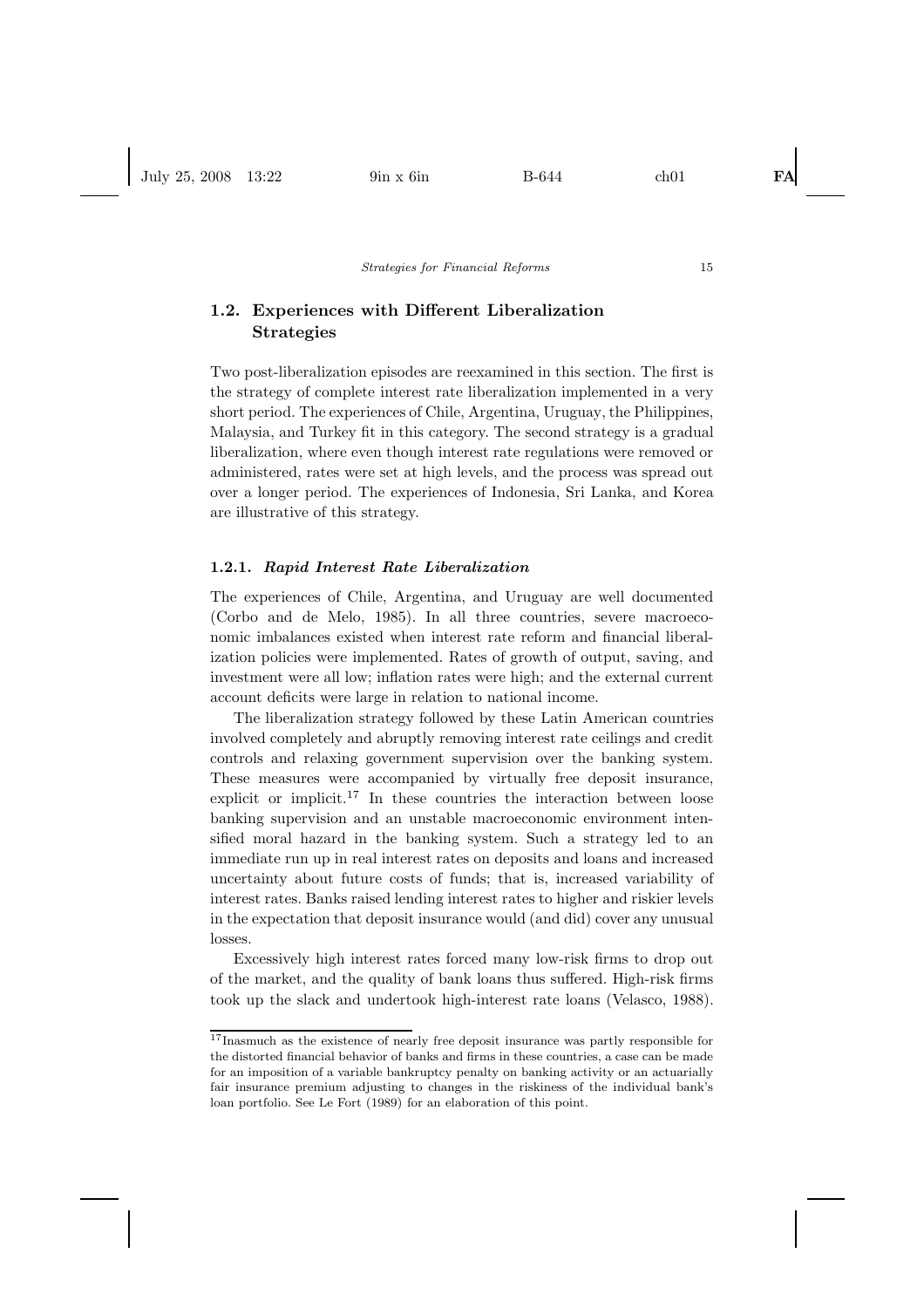Riskier projects were associated with higher expected returns, which were expected to cover higher levels of interest payments. Under greater macroeconomic uncertainty and given deposit insurance and inadequate supervision, banks took excessive risks and provided credits to firms with high default probabilities. In Argentina the provision of full and free deposit insurance and the accompanying lack of supervision on the quality of loans created incentives for destabilizing behavior (Corbo and de Melo, 1985, p. 864). Nonperforming loans rapidly developed and many firms were forced into bankruptcy. In Chile the number of bankruptcies rose from two corporate enterprises in 1978 to 75 in 1982, and from 75 general establishments in 1974 to 810 by 1982. Loans to the financial and manufacturing conglomerates (*grupos*), which represented about one-fifth of the banking system's portfolio, reflected the dominance of these groups and the lack of adequate supervision of bank lending (Luders, 1985; Hanna, 1987; Velasco, 1988). Most of the bankruptcies occurred among these *grupos*. These bankruptcies adversely affected bank incomes, cash flows, and financial positions. Loan defaults in the financial system (commercial banks plus finance companies) represented nearly 19 percent of loan portfolios by 1983, compared with only 2 percent in 1981 (Behrens, 1985; Luders, 1985). In Argentina bad and doubtful debt as a ratio of total bank loans rose from less than 2 percent in 1975 to over 9 percent in 1980. The trend was similar in Uruguay (Cho and Khatkhate, 1989).

Besides not insulating borrowers from the risk arising from future increases in interest rates, banks also insisted on shorter maturities on new loans. Both these developments reflected the derailment of implicit contracts. By 1980–1982, on average, 64 percent of Chilean peso loans had maturities of less than one year (Arellano, 1983).

As noted earlier, firms tend to step up distress borrowing at high interest rates as macroeconomic instability unfolds and moral hazard is present and unchecked by government regulatory policies. In all three countries, business firms increased their leverage during the financial liberalization period. Increasing indebtedness at first did not pose any problem; many firms generated sufficient operating earnings to cover real interest rates of up to 25 percent and still showed positive profits. When real interest rates soared to the 40 percent range, however, rising indebtedness reflected distress borrowing just to pay interest, and many firms eventually went under (Corbo and de Melo, 1985). The severity of moral hazard and the ultimate breakdown of implicit contracts were manifested in the willingness of banks to extend more loans to shaky firms at high interest rates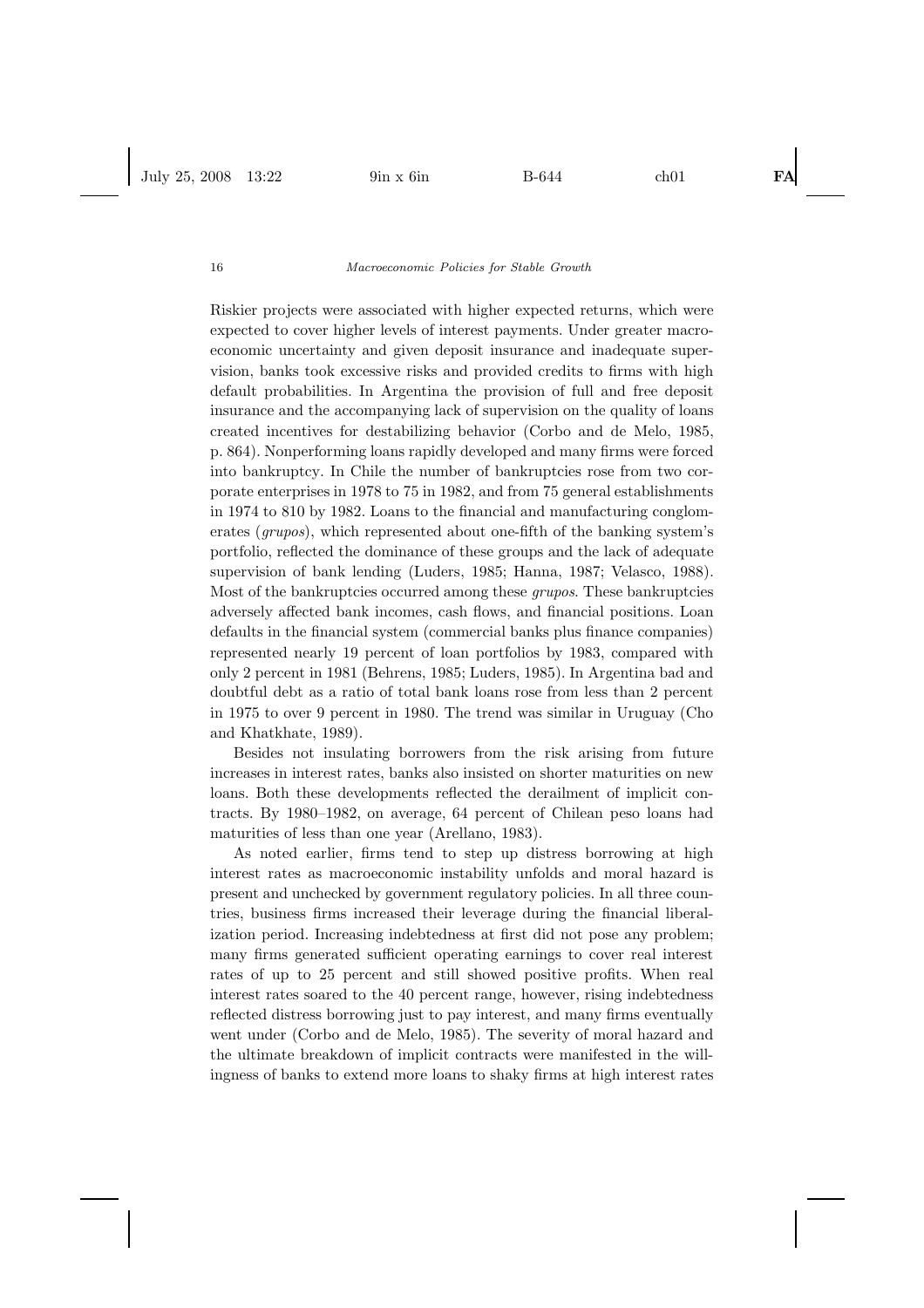that reflected a complete pass-through of the high opportunity costs of money. By 1982, the rollover of bad loans and capitalization of interest in Chile were estimated to be about 72 percent of outstanding peso loans (Velasco, 1988).

Much the same pattern of events — macroeconomic instability interacting with severe moral hazard — occurred in the Philippines and Turkey as documented, respectively, by Cho and Khatkhate (1989), and Atiyas  $(1989).$ <sup>18</sup> According to these studies, the deterioration in the quality of bank portfolios in these countries could be traced to the high levels of real lending interest rates in relation to the marginal productivity of capital, combined with relatively high gearing ratios of the corporate sector. In both countries interest rate liberalization was carried out in a period when the business sector's financial position was fragile. The further decline in profitability of the private sector and the banking system following financial liberalization was particularly sharp in these countries. Also, as in Chile, serious moral hazard problems in the Philippines and Turkey reflected the existence of interlocking firms in which banks had close interest. This phenomenon was facilitated by *universal* banking in the Philippines and in Turkey by the establishment of private banks by industrial groups controlled by individual families.<sup>19</sup> In the case of Turkey, Atiyas  $(1989, p. 30)$  concludes that an inadequate regulatory framework allowed insolvent banks to avoid bankruptcy by offering high rates to depositors, using mobilized funds to refinance nonperforming loans. At the same time, firms that made losses increased their leverage, even though the cost of borrowing had gone up.

The story is entirely different in the case of Malaysia. Here, long periods of economic stability and a strong tradition of banking supervision enabled the government to liberalize interest rates fully in less than three years without the adverse consequence of an immediate increase in interest rates.<sup>20</sup> Cho and Khatkhate (1989, p. x) observe a modest impact of financial liberalization on domestic interest rates in Malaysia because market forces prior to liberalization already had a strong influence on interest rate levels. Positive real levels were achieved that were consistent

<sup>18</sup>Interest rate ceilings were lifted in July 1980 in Turkey and in mid-1984 in the Philippines.

<sup>19</sup>One exception is Turkiye Is Bankasi, which is the country's largest private bank.

<sup>20</sup>In October 1978, commercial banks were allowed to set their own interest rates on deposits and loans, except the prime rate, which was controlled by the monetary authority. Late in 1981, commercial banks were allowed to determine their own lending rates on the basis of their own cost of funds, signaling the virtual disappearance of controlled lending rates.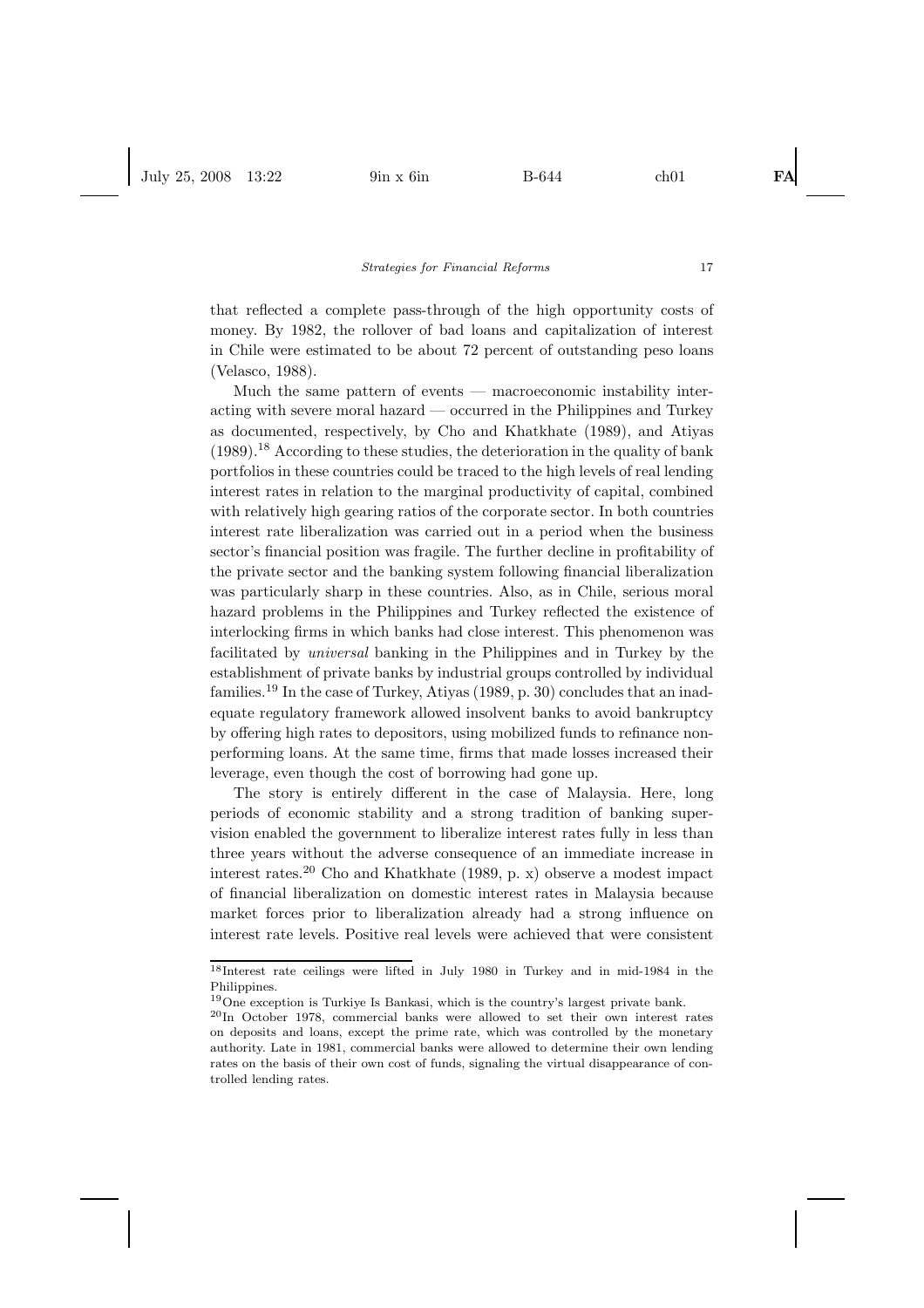with both enhanced credit flows to the borrowing sector at stable interest rates and a generally sound loan portfolio of the banking system. Nonperforming loans never posed a serious problem, and the corporate sector was never exposed to the shocks of high interest rates (Cho and Khatkhate, 1989, p. xiii).

In sum, Chile, Argentina, Uruguay, the Philippines, and Turkey, although appropriately placed in the UM/IS policy category in Table 1.1 at the beginning of the adjustment program, followed exactly the opposite sequencing of policies. In liberalizing interest rates completely and in a relatively short period, these countries failed to begin financial reforms with effective stabilization of their domestic economies, improvements in the private sector's profitability, and a strengthened system of prudential regulations over the banking sector. By contrast, Malaysia's interest rate and financial liberalization succeeded by strictly adhering to the SM/AS sequencing strategy.

# **1.2.2.** *Gradual Liberalization of Interest Rates*

The experiences of Korea, Sri Lanka, and Indonesia have been studied in detail by Cho and Khatkhate  $(1989)$ .<sup>21</sup> All these countries suffered macroeconomic imbalances in varying degrees on the eve of financial liberalization. Financial reforms were undertaken in the context of overall economic liberalization and generally strong adjustment programs. In addition, the system of bank examination and supervision either remained intact or was considerably strengthened.

The sequence of liberalization followed by these countries involved policy strategies described in the first three columns of Table 1.1. In these countries, especially Korea and Sri Lanka, and to a lesser extent, Indonesia, positive real interest rates were achieved and maintained mainly through credible macroeconomic policies that successfully reduced inflation to low

 $21$ See also World Bank (1989). Korea began its liberalization in 1981 when the government divested its shares in commercial banks. From 1982 onwards, interest rates became positive in real terms owing to stabilized inflation. To date, interest rate ceilings, albeit flexibly managed, are still maintained except in the markets for interbank transactions, unguaranteed commercial bills, and corporate bonds. Sri Lanka's liberalization, which began in 1977 when regulated interest rates were sharply adjusted upwards, was basically similar to Korea's in its accent on price stabilization. By contrast, Indonesia's interest rate reform, which started in 1983, lifted the ceilings on nearly all bank deposits and loans before stabilization and effective bank supervision were fully achieved.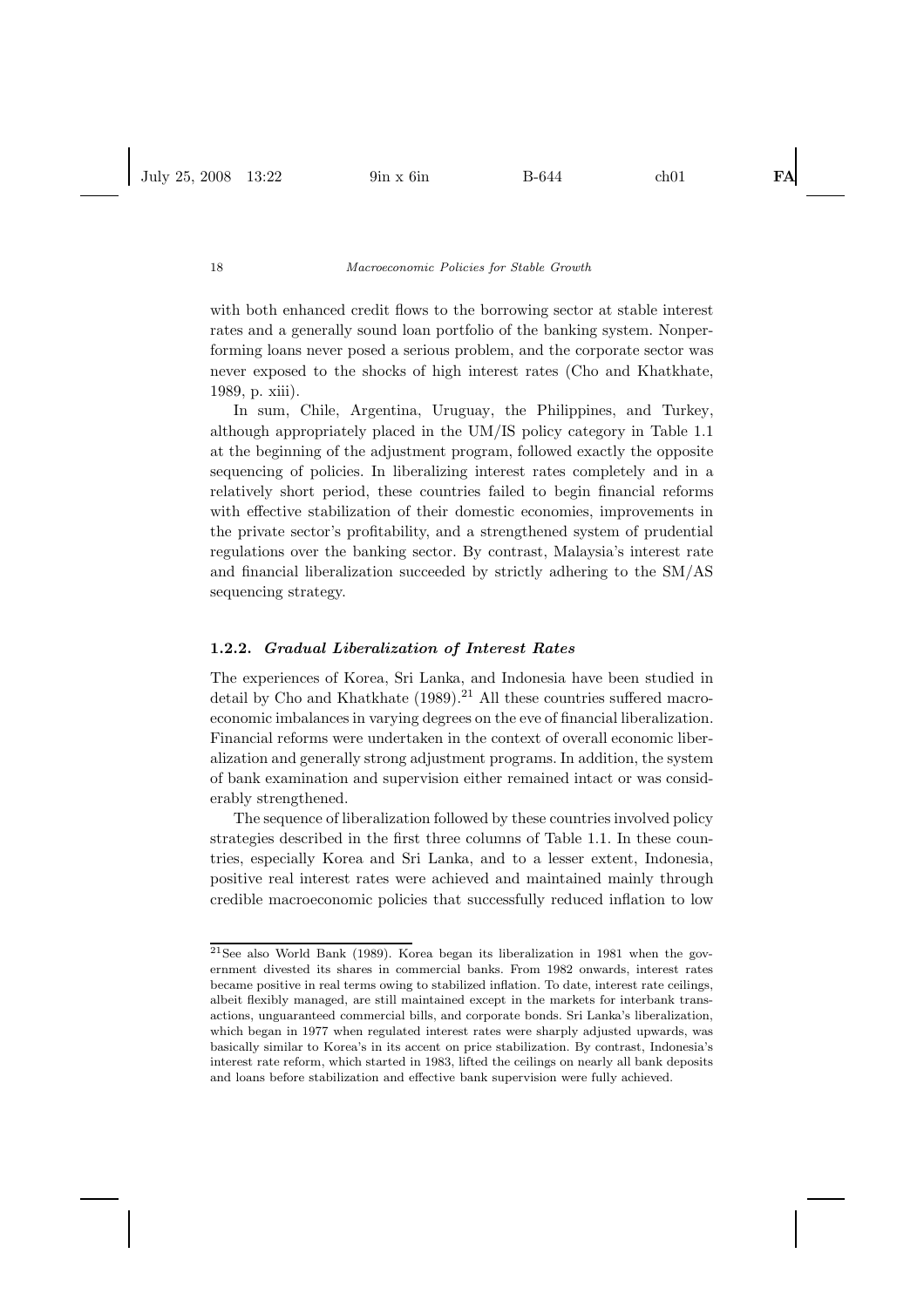levels. While stabilizing the economy and boosting effective bank supervision, these countries also made incremental adjustments in regulated nominal interest rates to maintain a positive real level. Positive real interest rates stimulated bank deposits, thereby increasing the amount of credit available to productive firms.

Cho and Khatkhate (1989) describe the Korean approach to the deregulation of interest rates as pragmatic, noting that lending interest rates were quickly adjusted downward when the financial position of the corporate sector turned out to be affected adversely. Such concern for the financial vulnerability of the corporate sector may be interpreted as a policy of *not* undermining implicit contracts between banks and their corporate borrowers. At the same time, a strengthened system of examination and supervision ensured that banks did not take excessive risks and that bankruptcy would be costly. Only later, when macroeconomic stability was firmly established and a permanently effective system of prudential regulations was in place and enforced, did the government fully liberalize interest rates in financial markets. By this time, the interest rate liberalization introduced no shock, as evidenced by lower inflation rates, stable interest rates, and firmly established implicit contracts.

In Sri Lanka, the treasury bill rate was used as a benchmark for adjusting interest rates (Cho and Khatkhate, 1989). In the course of a gradual liberalization of interest rates, the interbank market also played a key role in the operation of the market for commercial bank loans. Later, domestic interest rates generally moved with foreign interest rates adjusted for actual exchange rate changes. As in Malaysia, because of strong prudential regulations and timely official policy actions, nonperforming loans remained manageable. All these favorable developments were also influenced by the economic stability achieved during the adjustment process.

The stability of lending interest rates in Korea and Sri Lanka meant that adverse selection and adverse incentive effects were largely avoided through the preservation of implicit contracts. Greater certainty of interest rates and enhanced supervision enabled banks to continue to engage in risk-sharing with the corporate sector. As prices, interest rates, and wages stabilized and credit availability increased, the environment for domestic investment improved and sharp swings in resource allocation were largely avoided. Output growth remained high in these countries.

Although Indonesia's liberalization strategy was more gradual than that of the Philippines and Turkey, the results were generally similar in all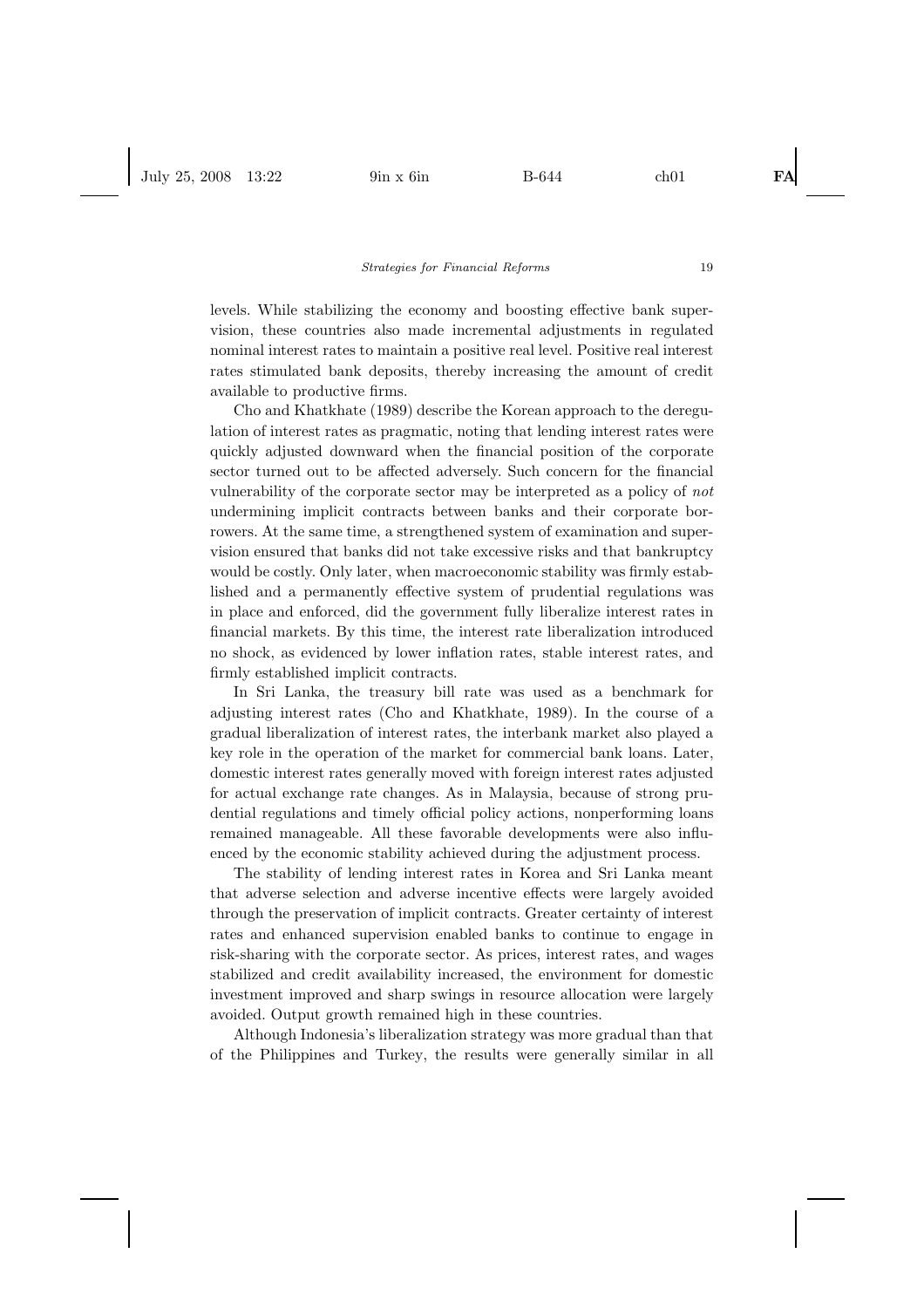three countries. Indonesia's initial situation could be appropriately characterized as unstable but adequately supervised (UM/AS in Table 1.1), and Indonesia did take the first step in the liberalization sequence indicated by that strategy. Measures were implemented to stabilize the economy and, under continuing bank supervision, interest rates were gradually liberalized. The problem was with the second step in the policy sequence. Despite its failure to achieve macroeconomic stability, the government liberalized interest rates completely. Inflationary pressures and destabilizing capital flows, combined with expectations of devaluation, resulted in high and volatile domestic interest rates that often exceeded the rates of return to domestic fixed investments, as happened in the Philippines and Turkey, leading, as in Chile, Argentina, and Uruguay, to destabilizing behavior of the banking system. The deterioration in the financial position of the business sector followed, and the volume of bad and doubtful debts grew.

# **1.3. Summary and Conclusions**

This chapter has reviewed some major issues in interest rate reform and financial liberalization, with particular reference to developing countries. The relevance of recent theories to the operation of the bank-based capital market in such countries was discussed and the liberalization experiences and strategies of several countries reexamined. Modern financial analysis suggests that a reassessment of interest rate policies and financial reforms in the context of economic adjustment programs appears warranted. Several conclusions can be drawn with respect to the sequencing and modality of such policy reforms.

First, the approach to interest rate policy and financial sector liberalization generally should take into account the initial state of the economy, in particular the financial position of the private sector and the quality of prudential regulations over the financial system. If the macroeconomic environment is unstable (adversely affecting the private sector's profitability) and bank supervision is ineffective, interest rate liberalization should be gradual, to avoid possible disruptions to long standing financial contracts that can emerge from a sudden removal of interest rate regulations. At the same time that strong macroeconomic policies to stabilize the economy and reinvigorate the private sector are being pursued, strict supervision of the banking system must be maintained or strengthened, to minimize moral hazard in the banking system. The importance of strong banking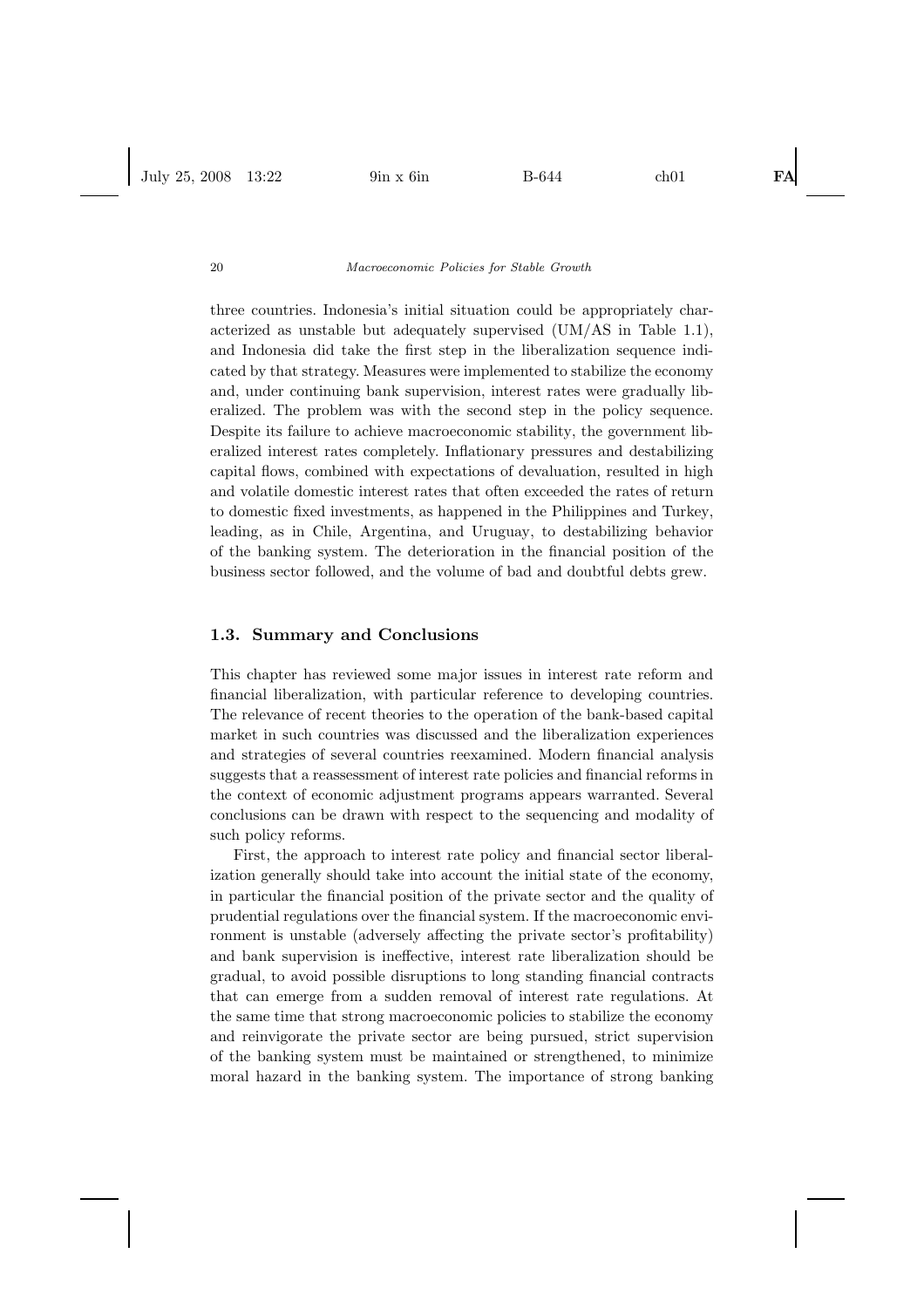regulatory and supervisory policies needs to be underscored, not only because they ensure the viability and health of the banking industry, which is their traditional microeconomic justification, but also because interest rate liberalization would be ineffectual without them. Strengthening can be accomplished in several ways. Besides the standard provisions for capital adequacy and reserves against loan losses, one way to reform deposit insurance schemes is to impose a bankruptcy penalty on bank activity or an actuarially fair insurance premium on bank liabilities, in direct proportion to the riskiness of a bank's loan portfolio, as suggested by Le Fort (1989).

Second, institutional changes should be in the forefront of financial sector reforms in developing countries. These should include a strong supporting infrastructure that will provide for adequate information flow, credit appraisal and rating, and internationally accepted legal and accounting systems, and the development of equity markets. Such institutional reforms will help reduce the dependence of firms on bank credit and help orient them toward equity financing. Firms' vulnerability to interest rate shocks would then be reduced, allowing more room for interest rate liberalization.

Third, in terms of the specific interest rate strategy, two types of situations may be considered: where inflation is low and where it is unacceptably high. A gradual program of interest rate liberalization that maintains positive real rates can proceed in the low-inflation countries, provided that banking supervision is strong and effectively enforced and that demand management and other policies are appropriate to maintain economic stability. Within this group, countries with relatively long periods of price stability achieved largely through sound and credible macroeconomic policies are good candidates for full interest rate liberalization, subject to a strengthened system of prudential regulations over the banking system. For a low inflation country that has already liberalized interest rates, the appropriate policies are to maintain economic stability and continually improve bank supervision.

In high inflation countries, a strong and credible stabilization program and an equally strong set of prudential regulations are generally the best initial policy measures. Postponing the removal of interest rate regulations may be appropriate until the monetary situation has been stabilized and banking supervision strengthened. The empirical evidence suggests that successful countries have combined price stability with flexible, even if regulated, nominal interest rates. When interest rates are raised, they must be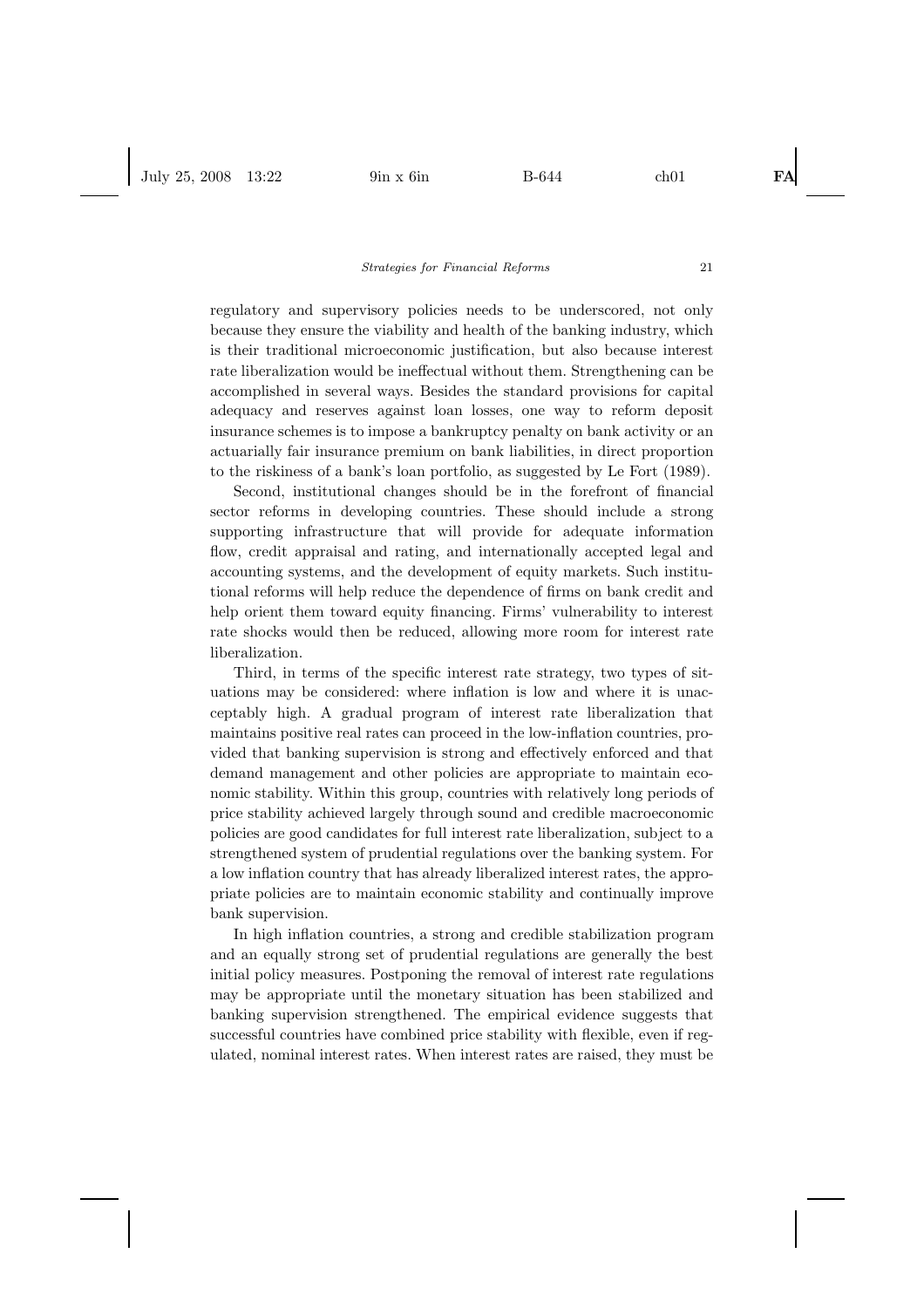pre-announced, so that banks and borrowers alike know the new interest rate with certainty.

For a high inflation country that has already deregulated interest rates, the appropriate policies are to implement a strong and credible stabilization program that will stimulate the private sector, and to strengthen the system of prudential controls over the banking sector. Failure to integrate and effectively implement such policies in programs of financial liberalization could lead to financial instability, as the experiences of three Latin American countries discussed here and the Philippines, Indonesia, and Turkey have shown. Financial instability, in turn, could exacerbate macroeconomic instability. In the interim, if interest rates appear to get out of control (which may reflect increasingly severe moral hazard problems unchecked by existing prudential regulations), it may be necessary to go back to regulating nominal interest rates and maintaining them at positive real levels. Once confidence in the banking system is restored (here, an appropriate set of prudential regulations will play a key role), a firm basis for the resumption of implicit contracts is installed, policies aimed at price stabilization begin to bear fruit, and the financial position of the business sector is improved, the regulations on lending rates can then be safely removed and full financial liberalization and integration vigorously implemented.

# **Appendix 1.A**

### *Models of Credit Rationing and Implicit Contracts*

The purposes of this appendix are to describe more formally the Stiglitz– Weiss, Fried–Howitt, and Mankiw models, provide formal proofs of the basic propositions used in the text, and derive optimal rules in setting lending interest rates under asymmetric information.

# **1.A.1.** *Stiglitz–Weiss (1981) Model*

Assume each project requiring funding has a distribution of gross payoffs  $F(R, \theta)$ , where R is the project return and  $\theta$  is some measure of riskiness of the project, such that a larger value of  $\theta$  represents greater risk, in the sense of mean preserving spreads (Rothschild and Stiglitz, 1970). The borrower receives a fixed amount of loan  $(L)$  at interest rate  $(r)$  and defaults on the loan if the project returns  $(R)$  plus collateral  $(C)$  are insufficient to repay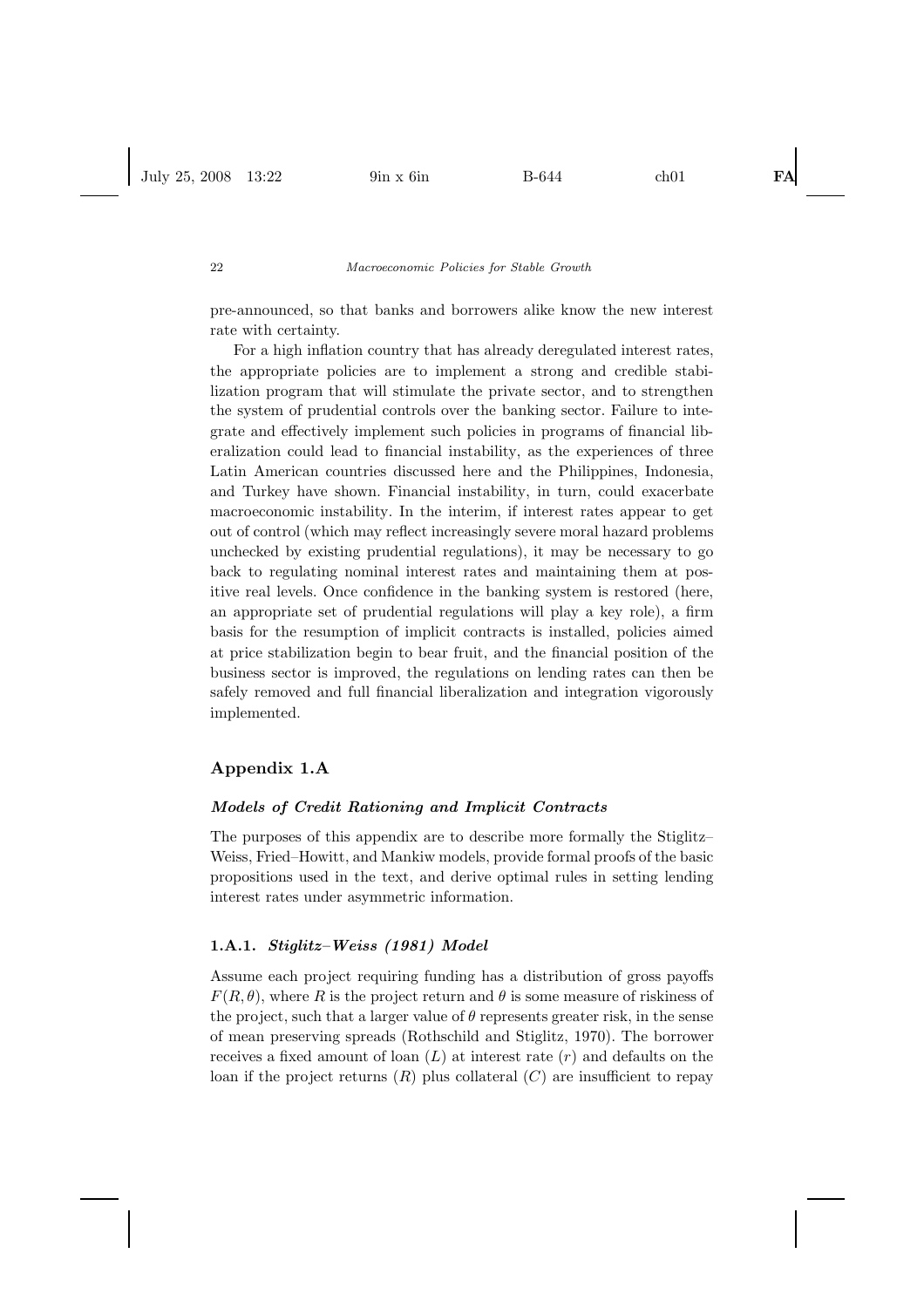the loan. The bank receives either the full contracted amount  $(L(1+r))$  or the maximum possible  $(R+C)$ . The return to the bank  $(\Pi_1)$  is given by

$$
(\Pi_1) = \min[(R+C); (1+r)L]. \tag{1.A}
$$

Stiglitz and Weiss show that for a given interest rate,  $r$ , there is a critical value of  $\theta$ , say  $\theta^*$ , such that a firm will borrow if, and only if,  $\theta > \theta^*$ ; that is, the interest rate serves as a screening device. The value of  $\theta^*$  for which expected borrower profits  $(\Pi_2)$  are zero satisfies

$$
\Pi_2(r, \theta^*) = \int_0^\infty \max[R - (1+r)L; -C]dF(R, \theta^*) = 0.
$$
 (2.A)

An increase in interest rate triggers the adverse selection effect by increasing the riskiness of the mix of applicants:

$$
\partial \theta^* / \partial r = \frac{L \int_{(1+r)L-C}^{\infty} dF(R, \theta^*)}{\partial \Pi_2 / \partial \theta^*} > 0,
$$
\n(3.A)

which indicates that the critical value of  $\theta$  increases as the rate of interest increases. An increase in r has an adverse selection effect, because less risky borrowers opt out of the market, leaving only the riskier borrowers with higher expected returns on their projects. This has a negative effect on the lender's expected profit, which may dominate the positive effect of an increase in the interest rate.<sup>22</sup> Thus, the rate of returns to the bank may not be a monotonic function of  $r$  as shown in Fig. 1.1.

# **1.A.2.** *Fried–Howitt (1980) Model*

Let us assume that the bank and the borrower have utility functions with constant absolute risk aversion<sup>23</sup>:

$$
U_1[\pi_1(\rho)] = -e^{-\alpha \pi_1^{(\rho)}} \tag{4.A}
$$

$$
U_2[\pi_2(\rho)] = -e^{-\beta \pi_2^{(\rho)}}, \tag{5.A}
$$

where  $U_1$  and  $U_2$  are the utility functions,  $\pi_1$  and  $\pi_2$  are the profits of the bank and the borrower, respectively, and  $\alpha$  and  $\beta$  are, respectively, the bank's and the borrower's degrees of absolute risk aversion. It is assumed

 $^{22}\mathrm{The\ bank}$  expected profit may also decline if, for a fixed rate of interest, the collateral is increased (Stiglitz and Weiss, 1981; 1983; Wette, 1983).

<sup>23</sup>This model is a modified version of the original Fried–Howitt model (1980) and is taken from Osano and Tsutsui (1985).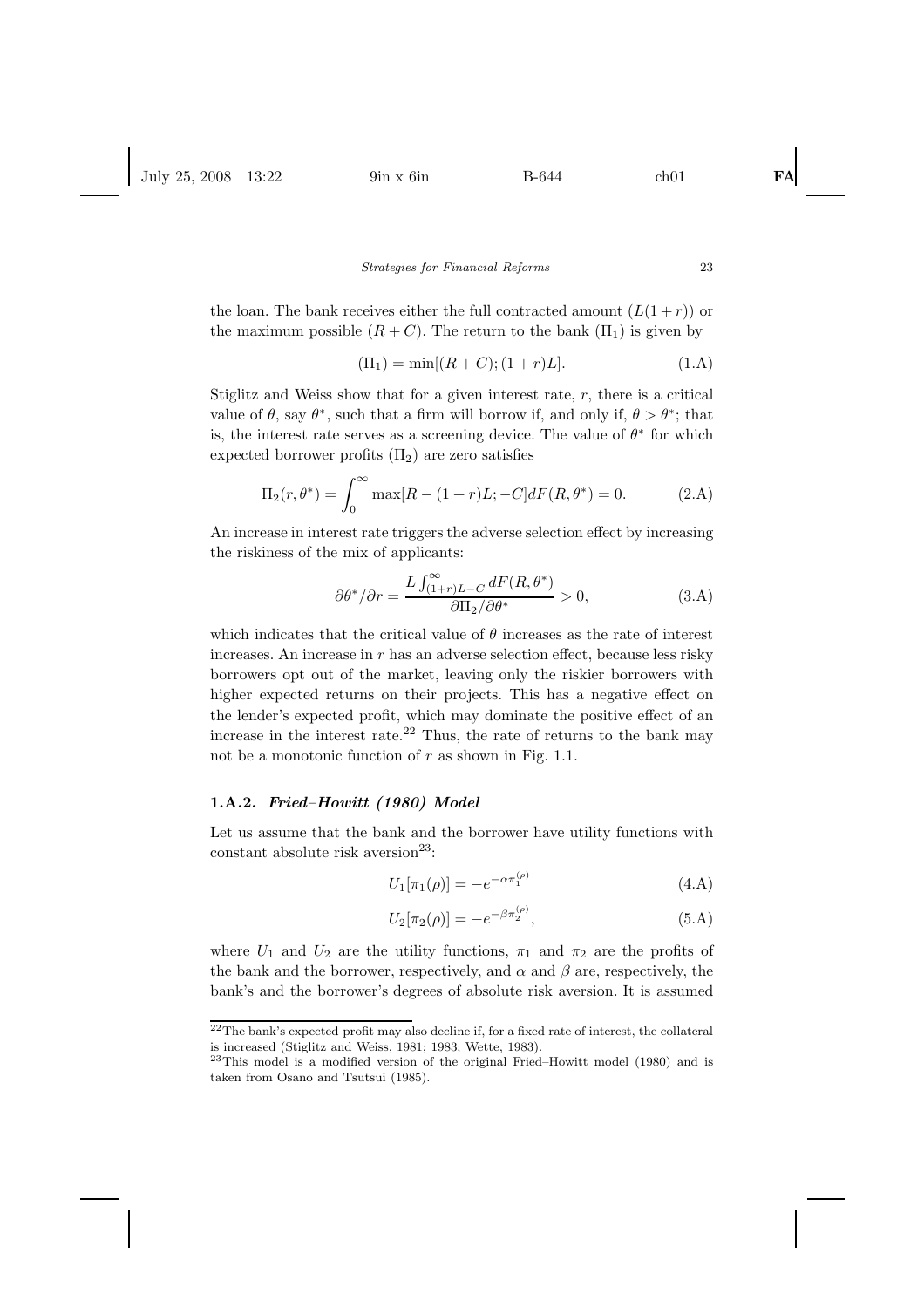that  $\beta > \alpha > 0$ , to reflect the greater risk aversion of the borrower. The opportunity cost of lending per unit is represented by  $\rho$  with a density function  $q(\rho)$ , defined on the interval  $I = [\rho, \bar{\rho}]$ .

The bank enters into an ex ante arrangement with the borrower before the realization of  $\rho$ , which must be observed even after  $\rho$  is realized. The contract must permit the borrower at least to attain a market-determined utility level  $\lambda$ . The bank incurs administrative costs, which are assumed to be a convex increasing function of its total lending amount,  $n[C = C(n)],$ where n is a function of  $\rho[n = n(\rho)]$ . That is, for any  $n > 0$ ,  $C(0) = 0$ ,  $C'(n) > 0$  and  $C''(n) > 0$ . It is assumed that  $C''$  is constant. The profits of the bank for a given  $\rho$ ,  $\pi_1$ , are expressed as

$$
\pi_1(\rho) = n(\rho)[r(\rho) - \rho] - C[n(\rho)],
$$
\n(6.A)

where  $n(\rho)$  represents the loan size and  $r(\rho)$  is the loan interest rate when the opportunity cost of lending per unit is equal to  $\rho$ . The profits of the borrower,  $\pi_2(\rho)$ , are

$$
\pi_2(\rho) = R[n(\rho)] - n(\rho)[1 + r(\rho)],
$$
\n(7.A)

where R, as before, is the project return, such that for any  $n \geq 0$ ,  $R' > 0$ , and  $R'' < 0$ . It is assumed that  $R(0) = 0$  and  $R''$  is constant.

The optimal contract, whose terms are  $[r(\rho), n(\rho)]$ , is derived by solving the following problem:

$$
\max_{[r(\rho),n(\rho)]} \int_{\underline{\rho}}^{\overline{\rho}} U_1[n(\rho)(r(\rho)-\rho) - C(n(\rho))]q(\rho)d\rho \tag{8.A}
$$

subject to

$$
\int_{\underline{\rho}}^{\overline{\rho}} U_2[R(n(\rho)) - n(\rho)(1 + r(\rho))]q(\rho)d\rho \ge \lambda \tag{9.A}
$$

Equation (8.A) represents the expected utility of the bank; inequality (9.A) reflects the constraint on the bank of having to assure its current and potential borrowers that it will attain at least an expected utility level  $\lambda$ .

The first-order optimality conditions are

$$
\alpha e^{-\alpha \pi_1} - \phi \beta e^{-\beta \pi_1} = 0, \qquad (10.A)
$$

$$
(r - \rho - C')\alpha e^{-\alpha \pi_2} + \phi (R' - 1 - r)\beta e^{-\beta \pi_2} = 0, \qquad (11. A)
$$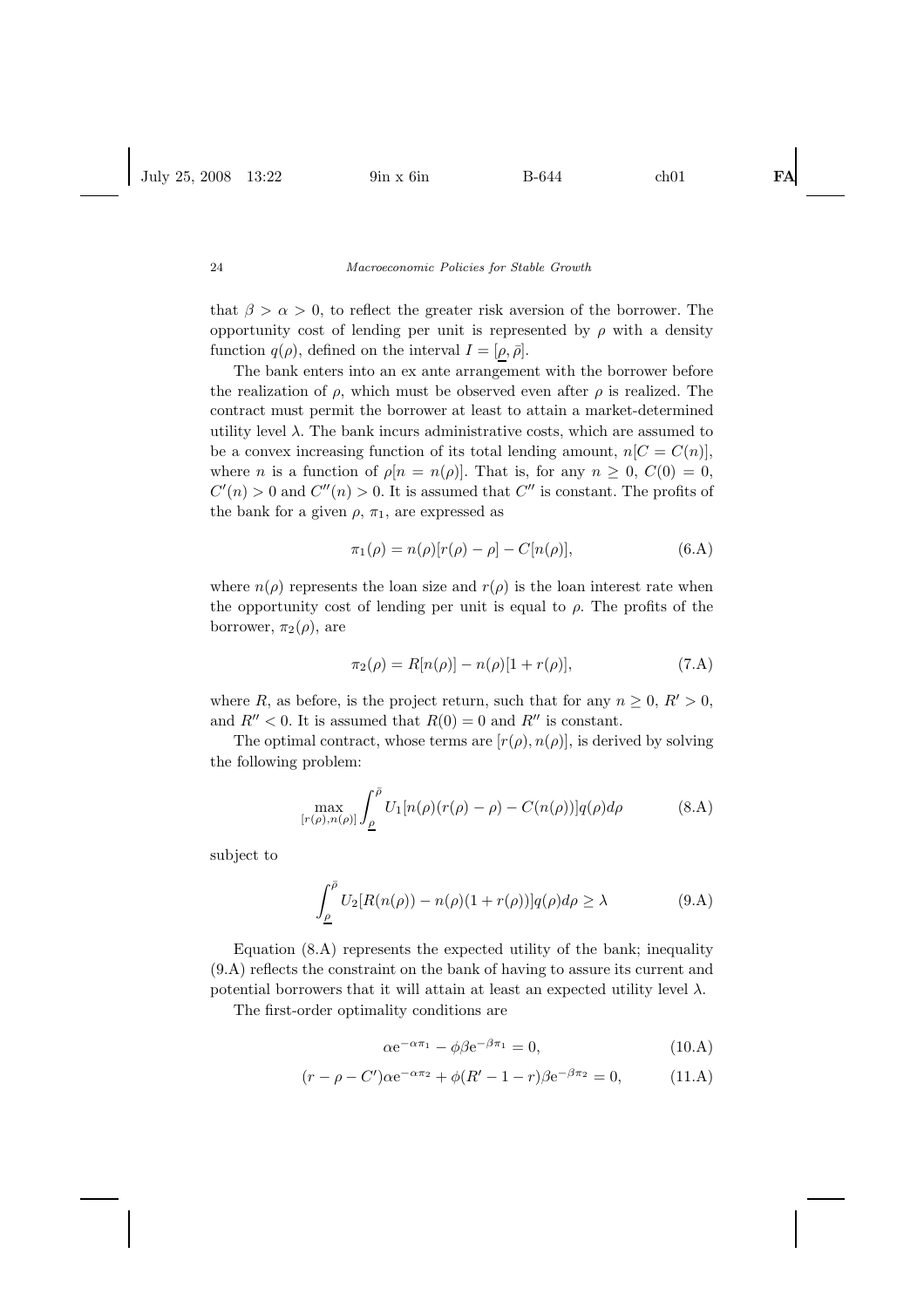where  $\phi$  is the constraint multiplier. Substitution of (10.A) into (11.A) yields

$$
(r - \rho - C' + R' - 1 - r)\alpha e^{-\alpha \pi_1} = 0.
$$
 (12.A)

Since the term  $\alpha e^{-\alpha \pi_1} \neq 0$ , for (12.A) to be satisfied, the optimality condition can be rewritten as

$$
R' - 1 = C' + \rho,
$$
 (13.A)

which implies that the marginal revenue of the loan for the borrower is equal to the marginal cost of the loan for the bank. The bank can use the interest rate r as a risk-sharing device to dampen the variations in the borrower's profits.

To show that risk-sharing can be used to stabilize the borrower's profits, it can be demonstrated that variations (as measured by the standard deviation) in the profits of the bank and the borrower are influenced by the degree of their absolute risk aversion. Recalling the definition of the profit functions of the bank and the borrower, and taking logarithms of both sides of (12.A) yields

$$
\alpha[(r - \rho)n - C(n)] - \beta[R(n) - (1 + r)n] = \log(\alpha) - \log(\beta) - \log(\phi),
$$

which, when rearranged, becomes

$$
nr = [1/(\alpha + \beta)][\alpha(n\rho + C(n)) + \beta(R(n) - n) + \log(\alpha) - \log(\beta) - \log(\phi)].
$$
\n(14.A)

A Taylor series expansion of the administrative cost function  $C(n)$  and the revenue function  $R(n)$  yields the following approximations:

$$
C(n) \approx nC'(n) - (1/2)n^2 C''
$$
 (15.A)

and

$$
R(n) \approx nR'(n) - (1/2)n^2 R''.
$$
 (16.A)

The profits of the bank are

$$
\pi_1(\rho) = (r - \rho)n - C.
$$

Using Eqs.  $(13.A)$ – $(16.A)$  in the above equation and simplifying yields

$$
\pi_1(\rho) = [\beta/(\alpha + \beta)](n^2/2)(C'' - R'')
$$
  
+ 
$$
[(1/(\alpha + \beta)][\log(\alpha) - \log(\beta) - \log(\phi)].
$$
  
(17.A)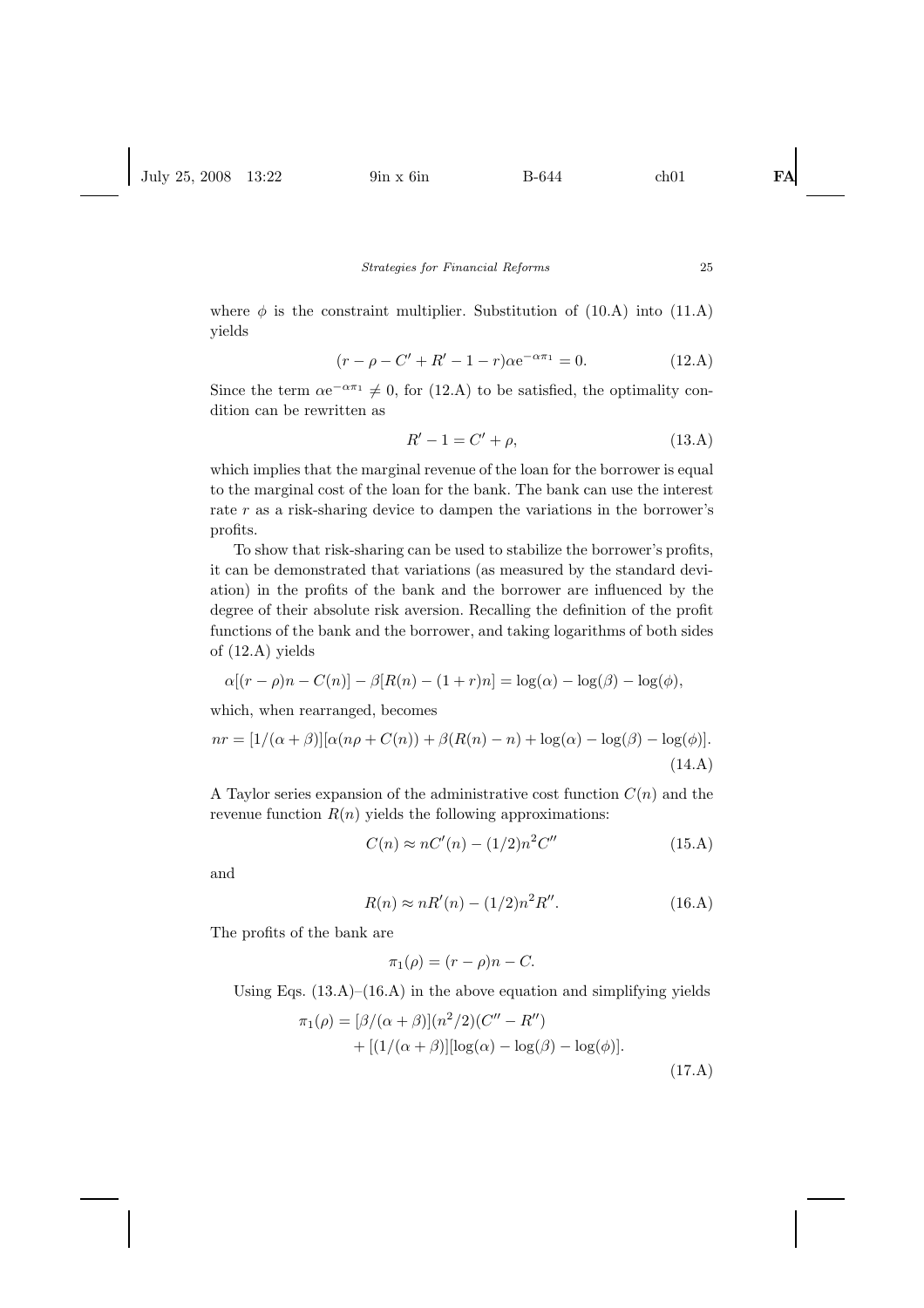From Eq. (17.A) the standard deviation of the bank's profits is derived as

$$
\sigma(\pi_1) = \left[ \int_{\underline{\rho}}^{\overline{\rho}} [\pi_1(\rho) - E\pi_1(\rho)]^2 q(\rho) d\rho \right]^{(1/2)}
$$
  
=  $(1/2)[\beta/(\alpha + \beta)](C'' - R'')\sigma(n^2),$  (18.A)

where  $E$  denotes mathematical expectation. Using a similar procedure [from Eqs.  $(14.A)$ ,  $(15.A)$ , and  $(16.A)$ , an equation is derived for the standard deviation of the profit function of the borrower<sup>24</sup>:

$$
\sigma(\pi_2) = (1/2)[\alpha/(\alpha + \beta)](C'' - R'')\sigma(n^2). \tag{19.A}
$$

Equations (18.A) and (19.A) imply that the variations in the profits of both the bank and the borrower are functions of their attitude toward risk, the variations in the size of the loan, and the parameters of the cost function of the bank and the revenue function of the borrower. First, the more conservative (that is, the more risk averse and the larger  $\alpha$ ) is a bank, the more stable would be its profits. At one extreme, a bank that is infinitely risk averse would show no variability of profits simply because it would make no loans. Analogous statements apply to borrowers. Second, the variability of profits accruing to banks and borrowers is positively related to the administrative costs of the bank and negatively to the project returns to the borrower. Third, the more variable is the total loan size, the more variable are the profits of both the bank and the borrower.

To prove the proposition that under implicit contracts the loan interest rate is more rigid than the opportunity cost of lending, let us assume that the loan size is independent of  $\rho$  and compute the standard deviation of the loan interest rate from Eq. (14.A):

$$
\sigma(r) = \left[ \int_{\underline{\rho}}^{\overline{\rho}} [r(\rho) - Er(\rho)]^2 q(\rho) d\rho \right]^{(1/2)}
$$
  

$$
= [\alpha/(\alpha + \beta)] \left[ \int_{\underline{\rho}}^{\overline{\rho}} [(\rho - E\rho)]^2 q(\rho) d\rho \right]^{(1/2)}
$$
  

$$
= [\alpha/(\alpha + \beta)] \sigma(\rho), \qquad (20.A)
$$

where  $\sigma(\rho)$  is the standard deviation of the opportunity cost of lending. Since the borrower is assumed to have risk-averse preferences,  $\beta > 0$ ,

<sup>24</sup>For details, see Osano and Tsutsui (1985).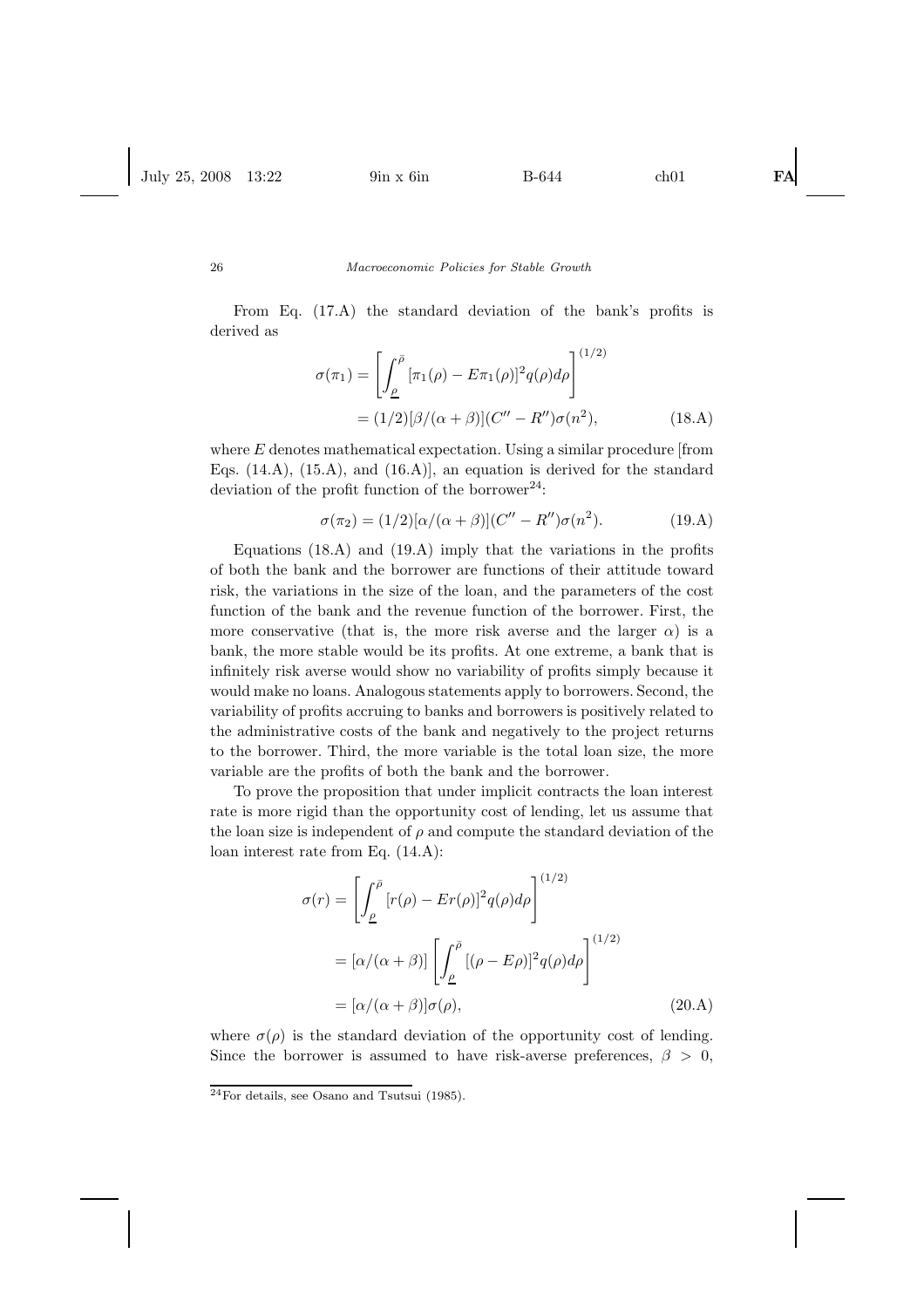we conclude that  $\sigma^2(r) < \sigma^2(\rho)$ . That is, the lending interest rate is more rigid than the opportunity cost of funds.

#### **1.A.3.** *Mankiw (1986) Model*

The Mankiw model can be used to derive general principles in setting the optimal lending interest rate under asymmetric information. The two equilibrium conditions of the model are given by

$$
\Pi r = \rho \tag{21.A}
$$

$$
\Pi(r) = E[P; R > \Pr].\tag{22.A}
$$

Here,  $R$  is the expected return on a project, and  $P$  is repayment probability, with a given density  $f(P, R)$ ; neither R nor P can be observed by the bank or the government;  $\Pi$  is the average probability of repayment — that is, the average of  $P$  for those firms that actually borrow at an interest rate  $r$ . The expected payment to the bank is, therefore,  $\Pi r$ , which must be equal to the risk-free interest rate  $\rho$  (such as the interest rate on treasury bills) if the bank is to make any business loans (Eq. (21.A);  $\rho$  is exogenous to the model). The investment condition, Eq. (22.A), states that investors decide to invest and borrow as long as  $R$  exceeds the cost of capital Pr. For any density  $f(P, R)$ , the function  $\Pi(r)$  is a well-defined conditional expectation.

Two general principles for the optimal interest rate  $r^*$ , can be derived. First,  $r^*$  is never less than the risk-free return  $\rho$ . A value of  $r^*$  below  $\rho$ would induce inefficient investments. Second,  $r^*$  is always greater than  $\rho$ . To establish this proposition, social surplus (SS) is defined as,

$$
SS = \int_0^1 \int_{\Pr}^{\infty} (R - \rho) f(P, R) dR dP.
$$

Taking the derivative of social surplus with respect to the interest rate  $r$ , and evaluating the derivative at  $r = \rho$ ,

$$
dSS/dr = \int_0^1 -P(\Pr - \rho)f(P, \Pr)dP > 0,
$$

as long as  $f(P, R)$  is nonzero everywhere. Thus, an economically efficient interest rate policy generally establishes a lending interest rate greater than the risk-free interest rate.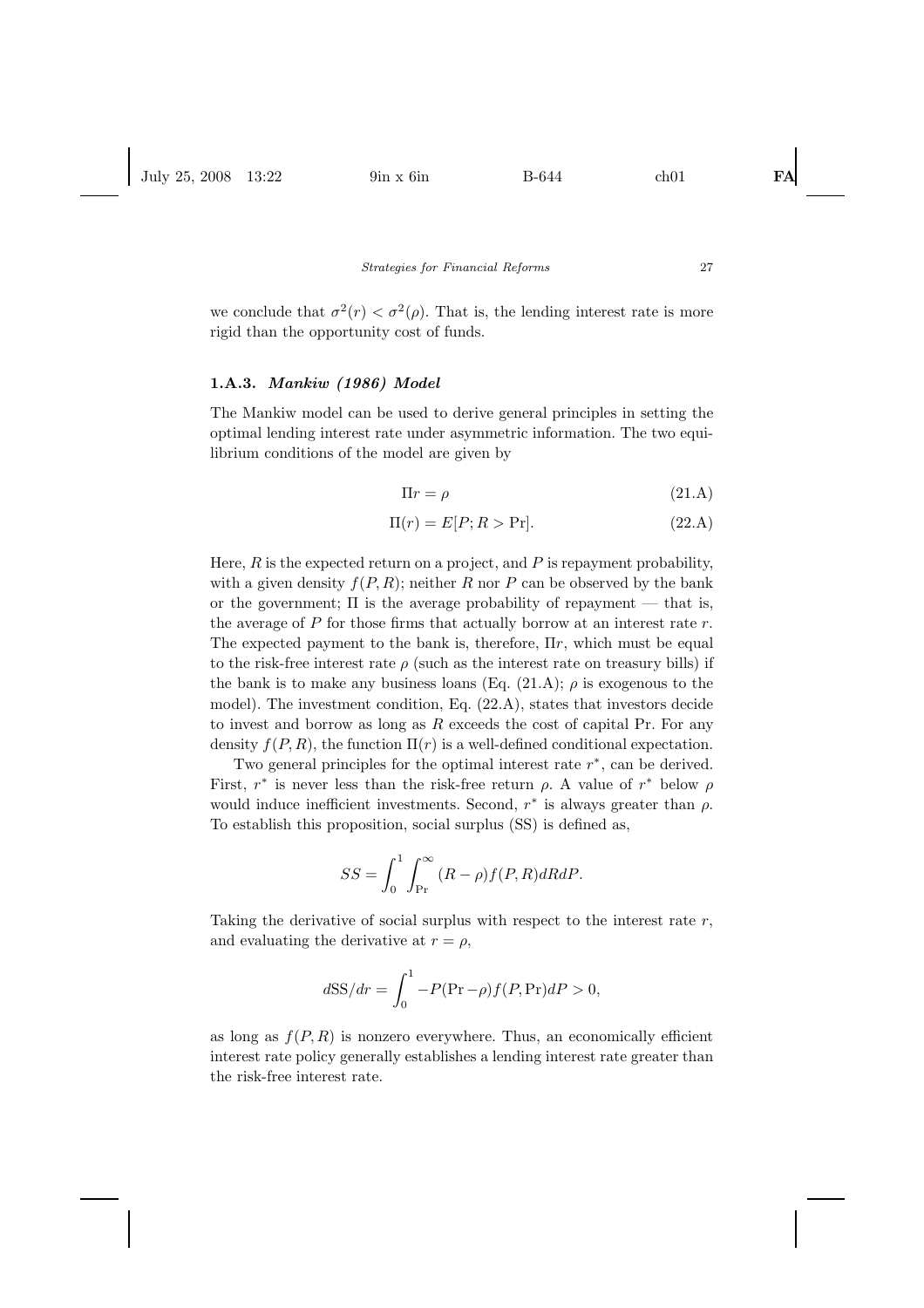# **References**

- Arellano, J (1983). De la liberalización a la intervención: el mercado de capitales en Chile 1974–83. *Colección Estudios CIEPLAN*, 11, 5–49.
- Atiyas, I (1989). The private sector's response to financial liberalization in Turkey: 1980–82. *PPR Working Paper WPS147*. Washington, DC: World Bank.
- Behrens, R (1985). Los bancos e instituciones financieras en la historia económica de Chile. *Master's Thesis*. Santiago, Chile: Catholic University of Chile.
- Cho, YJ and D Khatkhate (1989). Lessons of financial liberalization in Asia: A comparative study. *Discussion Paper No. 50*. Washington, DC: World Bank.
- Corbo, V and J de Melo (1985). Overview and summary. *World Development*, 13, 863–866.
- Diaz-Alejandro, CF (1985). Good-bye financial repression, hello financial crash. *Journal of Development Economics*, 18, 1–24.
- Dooley, M and D Mathieson (1987). Financial liberalization in developing countries. *Finance and Development*, 24, 31–34.
- Dornbusch, R and A Reynoso (1989). Financial factors in economic development. *American Economic Review*, 79, 204–209.
- Fried, J and P Howitt (1980). Credit rationing and implicit contract theory. *Journal of Money, Credit, and Banking*, 12, 471–489.
- Hanna, D (1987). Heads I win: Tales of the Chilean financial system. *Doctoral Dissertation*. Cambridge, MA: Harvard University.
- Le Fort, G (1989). Financial crisis in developing countries and structural weaknesses of the financial system. *IMF Working Paper 89/33*. Washington, DC: International Monetary Fund.
- Luders, R (1985). Lessons from two financial liberalization episodes: Argentina and Chile. *Manuscript*. Washington, DC: World Bank.
- Mankiw, NG (1986). The allocation of credit and financial collapse. *Quarterly Journal of Economics*, 101, 455–470.
- McKinnon, RI (1973). *Money and Capital in Economic Development*. Washington, DC: The Brookings Institution.
- McKinnon, RI (1986). Domestic interest rates and foreign capital flows in a liberalizing economy. *Paper presented at the Annual Meeting of the American Economic Association*. New Orleans, LA.
- McKinnon, RI (1988). Financial liberalization in retrospect: Interest rate policies in LDCs. In *The State of Development Economics: Progress and Perspectives*, G Ranis and TP Schultz (ed.). New York, NY: Basil Blackwell Inc.
- Osano, H and Y Tsutsui (1985). Implicit contracts in the Japanese bank loan market. *Journal of Financial and Quantitative Analysis*, 20, 211–229.
- Rothschild, M and J Stiglitz (1970). Increasing risk: I. a definition. *Journal of Economic Theory*, 2, 225–243.
- Shaw, ES (1973). *Financial Deepening in Economic Development*. New York, NY: Oxford University Press.
- Smith, BD (1984). Private information, deposit interest rates, and the "stability" of the banking system. *Journal of Monetary Economics*, 14, 293–317.